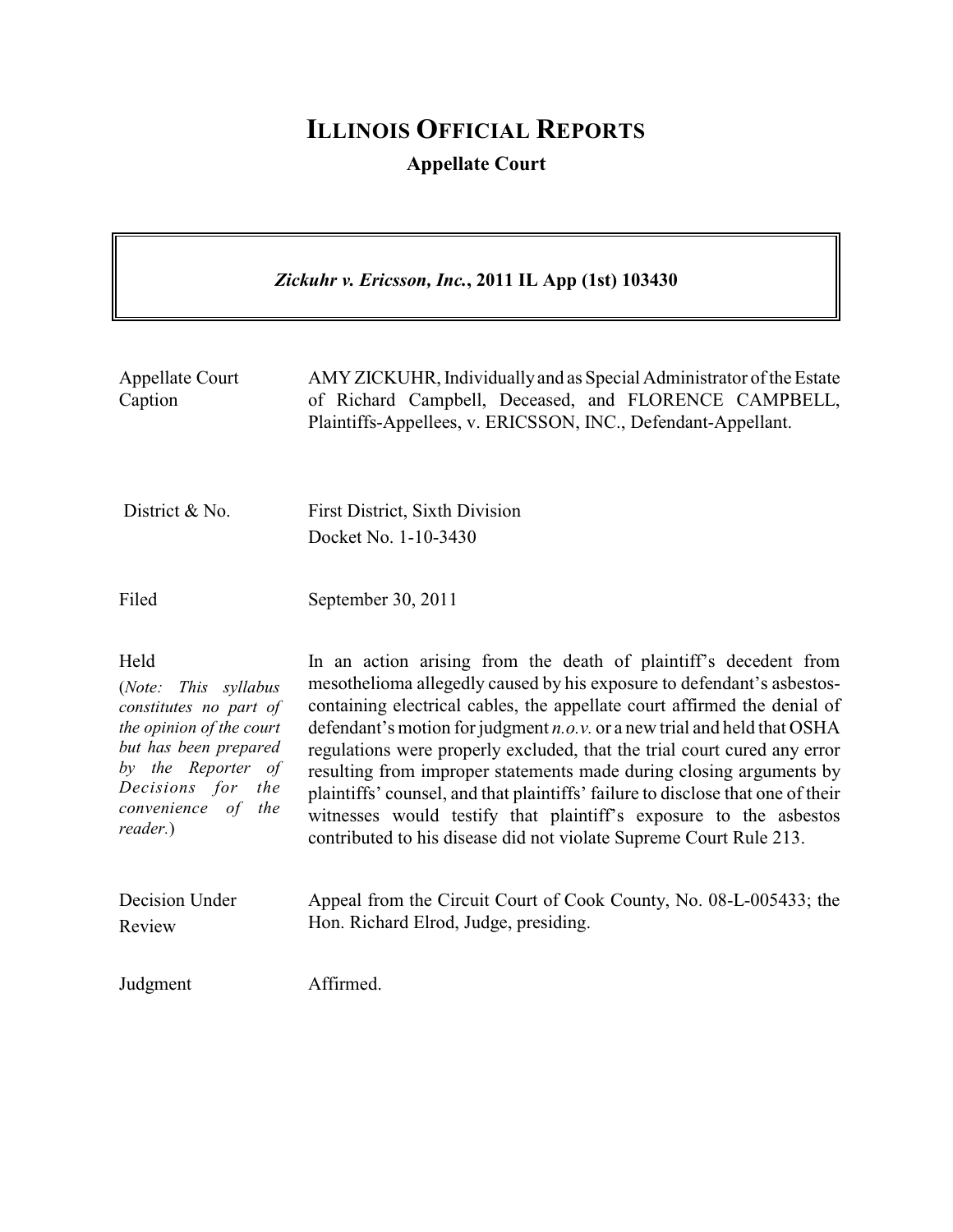| Counsel on<br>Appeal | Mark I. Tivin and Jeffrey S. Hood, both of O'Connell, Tivin, Miller &<br>Burns, LLC, of Chicago, and H. Lane Young, Ollie M. Harton, and<br>Hawkins Parnell, all of Thackston & Young LLP, of Atlanta, Georgia, for<br>appellant. |
|----------------------|-----------------------------------------------------------------------------------------------------------------------------------------------------------------------------------------------------------------------------------|
|                      | William Connelly and Nicholas J. Vogelzang, both of Connelly $\&$<br>Vogelzang LLC, and Konstantine Sparagis and Babak Bakhtiari, both of<br>Law Offices of Konstantine Sparagis, PC, both of Chicago, for appellees.             |
| Panel                | PRESIDING JUSTICE R. GORDON delivered the judgment of the court,<br>with opinion.<br>Justices Garcia and Lampkin concurred in the judgment and opinion.                                                                           |

#### **OPINION**

- ¶ 1 Following a jury trial, the jury awarded Richard Campbell's estate \$1.5 million in damages as a result of defendant Ericsson, Inc.'s negligence in causing Richard's mesothelioma death from exposure to defendant's asbestos-containing electrical cables. Ericsson later filed a posttrial motion for judgment notwithstanding the verdict or, alternatively, for a new trial, which was denied.
- ¶ 2 On appeal, defendant contends the trial court erred in denying its posttrial motion because: (1) the evidence established that the cable the decedent worked with lacked asbestos; (2) plaintiffs failed to establish that the cable was the cause of the decedent's mesothelioma; (3) the trial court's exclusion of the Occupational Safety and Health Administration regulations prejudiced defendant; (4) plaintiffs' improper statements during closing arguments were prejudicial and deprived defendant of a fair trial; and (5) the trial court abused its discretion by allowing plaintiffs' controlled expert Dr. Steven Dikman to testify that defendant's cables were a contributing cause of the decedent's mesothelioma. We affirm.

### ¶ 3 BACKGROUND

- ¶ 4 Plaintiffs Richard Campbell (the decedent) and his wife Florence Campbell brought this negligence action against defendant on a claim that the decedent developed mesothelioma from exposure to asbestos-containing electrical cable manufactured by defendant. The decedent was diagnosed with mesothelioma in March 2008 and subsequently died from the illness on February 1, 2009. Plaintiffs' complaint was amended in February 2009 to include wrongful death and survivor counts.
- ¶ 5 From 1955 to 1985, the decedent worked at U.S. Steel's South Works plant, where he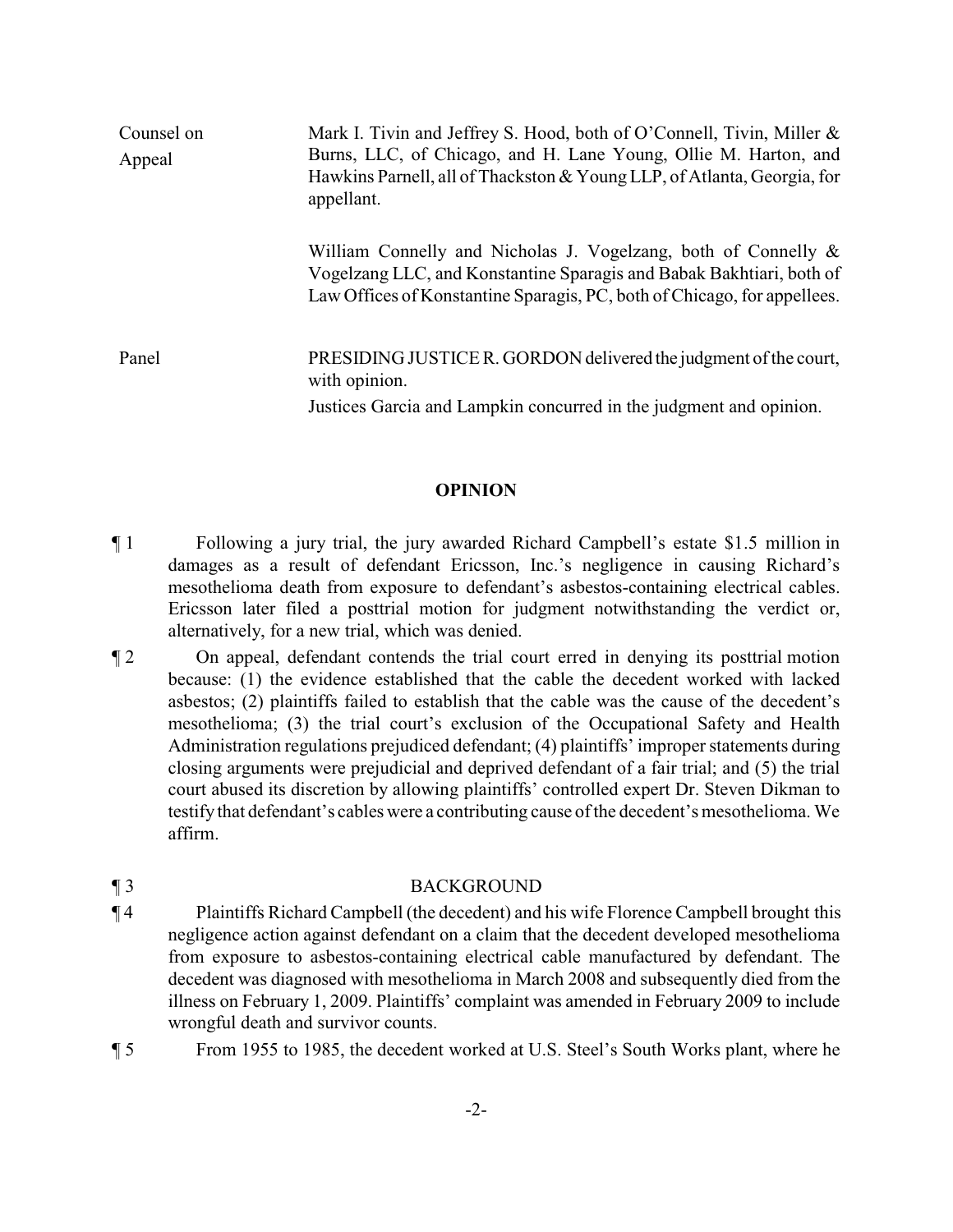drove a boom truck for the electric shop and performed maintenance functions. The position required the decedent to repair industrial wire, replace burnt cables, pull cable in and out of pipe conduit and take scrap cable to the salvage yard. Such duties involved the cutting and stripping of electrical wires and cables. The decedent claimed that his work produced asbestos dust that he disposed of using a coal shovel at the end of each workday.

¶ 6 The wire and cable used at South Works plant were originally manufactured and sold by Anaconda Wire and Cable Company (Anaconda). In 1974, Anaconda acquired Continental Wire and Cable (Continental) and in approximately 1980, Ericsson acquired Anaconda. Plaintiffs allege the wire and cable Anaconda sold to South Works contained asbestos. Plaintiffs further allege that as Anaconda's successor-in-interest, the defendant was negligent in failing to adequately warn of the dangers of asbestos exposure when using its products.

¶ 7 Plaintiffs originally brought action against several additional defendants for selling other asbestos-containing products to South Works without proper warning of asbestos danger. The other defendants settled, leaving Ericsson as the only remaining defendant at trial. After the jury verdict, the trial court entered judgment on the verdict but reduced the award to \$560,000 to give the defendant credit for setoffs due to the prior settlements. Plaintiffs' case was consolidated with the case of Scott v. Ericsson, Inc., No. 08 L 13715, and the jury found in favor of Ericsson and against the Scott estate. The Scott estate did not appeal that decision. Raymond Scott was a union electrician who developed mesothelioma after working at U.S. Steel from 1970 until its close.<sup>1</sup>

#### ¶ 8 The Trial

- ¶ 9 *Decedent's Testimony*
- ¶ 10 Prior to his death, the decedent testified in a videotaped deposition to working with Anaconda's electrical wire at U.S. Steel, which contained asbestos. He recalled observing Anaconda cable in the 1950s and 1960s that designated "Anaconda" printed on its cable jackets and on the cable. The decedent testified that he knew the Anaconda cable was insulated with asbestos because the word "asbestos" was printed on its cable reels also. The decedent did not recall working with any product labeled "Continental."
- ¶ 11 The decedent testified that he worked with Anaconda wire and cable containing asbestos from 1955 to 1984 at U.S. Steel. He was diagnosed with mesothelioma in March 2008. The decedent testified that he stripped cable every day and would take the scrap cable out to the salvage yard and use shredders to strip the cable. He testified to stripping miles of cable. He would first shave off the insulation that covered the wires in the cable to save the copper core for salvage. His cable stripping work took place in a shanty where the shredding machine was located. During the shredding process, the shanty became so dusty that he "couldn't breathe." The dust from the cable shredding would cover him from head to toe, and the dust attached onto his clothes and hair. In addition, the decedent testified that as part of his maintenance duties he would repair old industrial wire, which involved stripping the wire

<sup>&</sup>lt;sup>1</sup>The record does not reflect the year that U.S. Steel closed.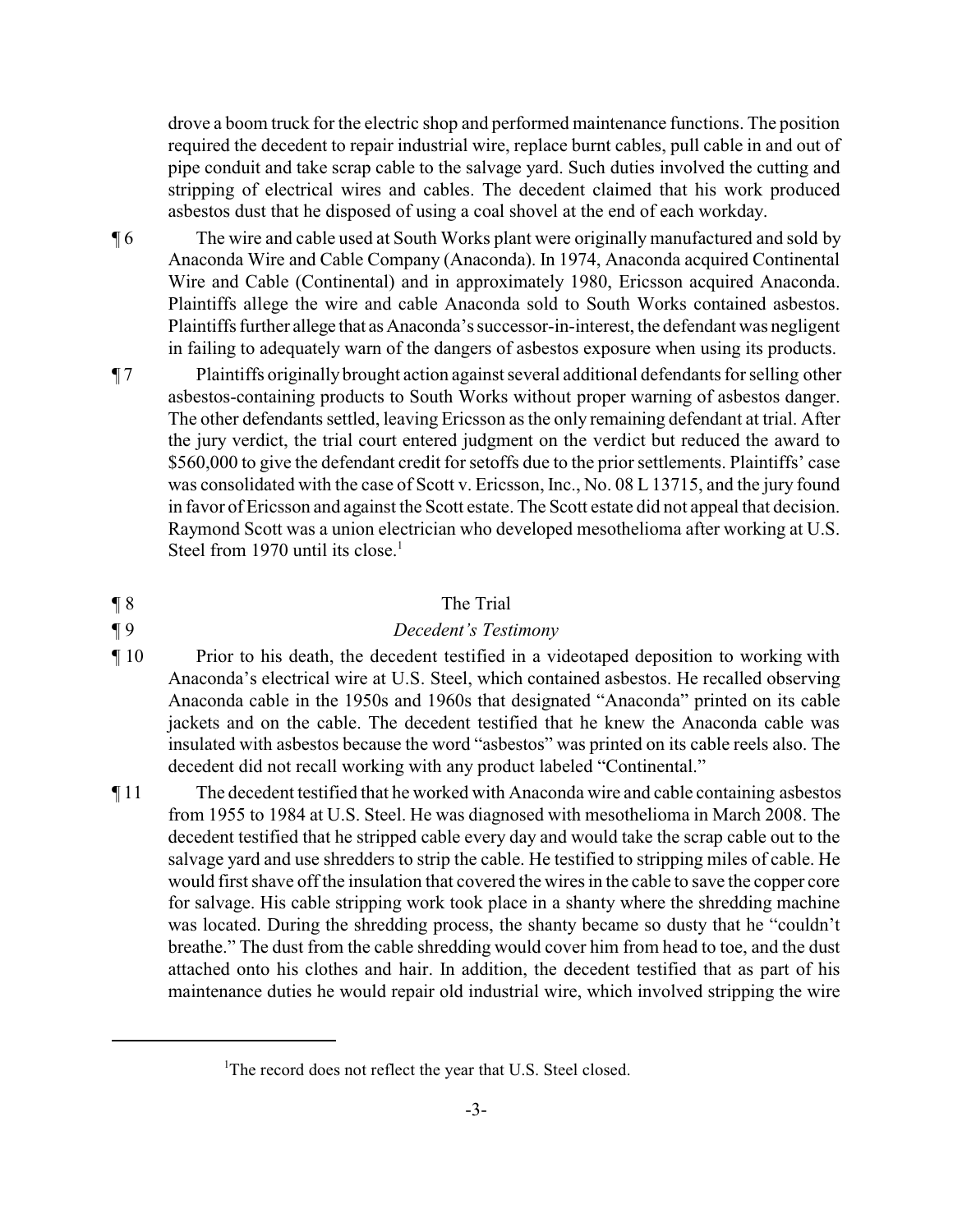and installing lug nuts and cleaning the end of the cable with a knife when the cable burned up, and again removing the insulation. The decedent testified that cables used for electrical power in the plant frequently burned up and had to be replaced. These processes also created dust as well. When decedent pulled the wires and cable through conduit, dust was also created because debris would accumulate in the conduit and created dust when the cable was pulled. The decedent remembered seeing reels of Anaconda asbestos wire at U.S. Steel in the 1960s, but could not definitively recall seeing it there in the 1970s, but he did pull out old cable and wire on a continuous basis up until 1984. He knew the Anaconda wire was asbestos-insulated because he observed the word "asbestos" on the reels.

#### ¶ 12 *Raymond Scott's Testimony*

¶ 13 Raymond Scott testified via videotaped disposition on behalf of plaintiffs that while working at U.S. Steel beginning in the 1970s, he observed cable spools that read "asbestos Continental Cable Company." Scott testified that by stripping these cables, dust was produced and the workmen who stripped these cables were exposed to this dust on a daily basis for years. Scott also contracted mesothelioma and died prior to trial.

#### ¶ 14 *Erich Kothe's Testimony*

- ¶ 15 Erich Kothe, an engineer employed by Anaconda from 1951 to 1986, testified in a videotaped evidence deposition on behalf of plaintiff as a corporate representative of defendant. Kothe helped develop Anaconda's wire and cable products. He testified that Continental manufactured asbestos-containing wire from 1946 to 1984. He testified that chrysotile was the type of asbestos Continental used.
- ¶ 16 Kothe noted that although Anaconda acquired Continental in 1974, Anaconda stopped producing asbestos-containing cable in 1946, except by special order and that was usually varnish cambric cable, which was produced into the 1950s. Kothe testified that not only was wire with asbestos a health hazard, it was an unsuitable material in wiring cable and he does not know why it was even used. He testified the word "asbestos" was never printed on any Anaconda or Continental cable reels. He further testified that while he was employed at Anaconda, the company did not have the technology to print the name "Anaconda" directly on any cable jackets, the cable, or on the reels that contained asbestos.
- ¶ 17 Kothe testified that in the 1970s he visited the factory in Mexico where Continental added asbestos to its wire. He observed that Continental was coating wire with asbestos and did so from 1970 to 1984. Kothe testified that the Continental personnel would wear respirators around the asbestos because of the asbestos dust in the atmosphere. The Mexican factory also had a ventilation system to keep the dust from penetrating the rest of the factory "for the health of the employees." The personnel that handled the asbestos wore spacesuits, in which their heads were totally enclosed with air pumped into their suits in order to avoid any exposure to the asbestos dust.
- ¶ 18 Kothe testified that the first test defendant conducted concerning asbestos's dangers occurred in the 1990s as a result of an asbestos lawsuit against Ericsson. At that time, the tests were performed on Anaconda wire, but it has never been performed on Continental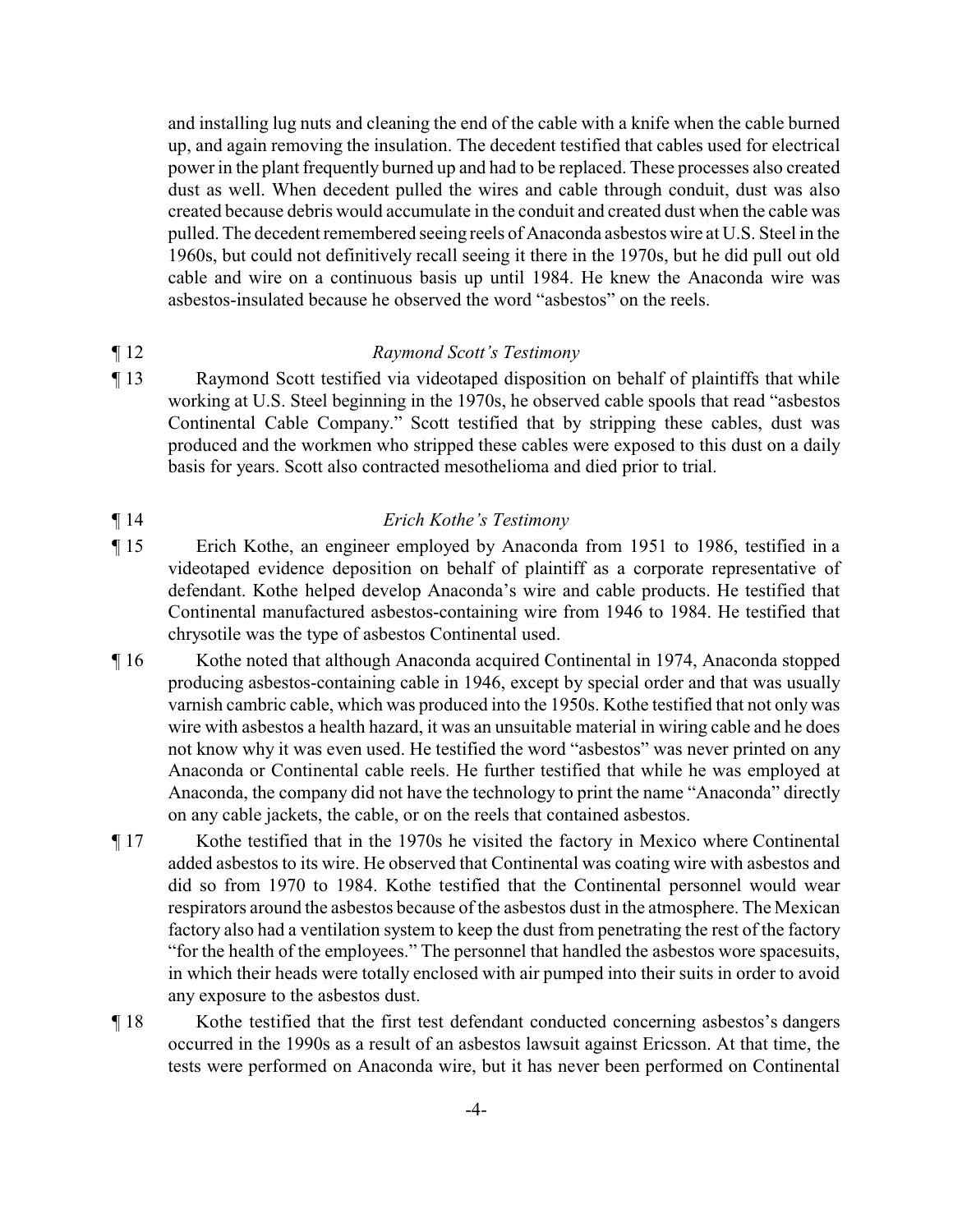wire. Defendant's lawyers had the test performed. They found some asbestos fibers were released into the air when wire from a reel labeled "Anaconda" was stripped. However, Kothe testified that when Anaconda sold varnish cambric cable that contained asbestos, it did not believe the product was hazardous because it contained saturated asbestos as opposed to raw asbestos. Kothe testified that defendant knew its customers would cut and strip its wires, but he said those actions released such small amounts of asbestos that it would not cause disease. Kothe conceded that Anaconda's own corporate literature stated "Anaconda Continental." These brochures referenced asbestos-containing wire and were offered and received in evidence and published to the jury. Kothe confirmed that when wire is pulled through conduit, the casing can become damaged.

### ¶ 19 *Dr. Steven Dikman's Testimony*

- ¶ 20 Dr. Steven Dikman, a pathologist, was plaintiffs' controlled expert practicing pathology at Mount Sinai Hospital in New York City since 1969. Dr. Dikman testified that Mount Sinai Hospital conducts a significant amount of clinical and experimental research investigating asbestos effects. Dr. Dikman testified that exposure to any type of asbestos can cause mesothelioma.
- ¶ 21 Dr. Dikman was asked a hypothetical question to establish the causation of decedent's mesothelioma. Ericsson objected based on Illinois Supreme Court Rule 213 (eff. Jan. 1, 2007) grounds. The trial court overruled the objection and Dr. Dikman opined that plaintiff's occupational exposure to significant asbestos dust would be a contributing factor to mesothelioma. Dr. Dikman testified that exposure to asbestos "may be present for 50 years [in the pleura or lung area] after exposure."

## ¶ 22 *Dr. Arnold Brody's Testimony*

¶ 23 Dr. Arnold Brody is currently a professor of molecular and biomedical sciences at North Carolina State University with a master's degree in anatomy and a doctorate degree in cell biology who previously participated in the university's toxicology curriculum. Dr. Brody testified as a controlled expert for plaintiffs. Dr. Brody opined that all types of asbestos can cause all of the asbestos-related diseases including mesothelioma, that it is the asbestos that escapes the product and is inhaled that causes the disease. Dr. Brody opined that, based on his research, chrysotile asbestos alone causes mesothelioma. Dr. Brody testified "we find chrysotile asbestos in the lungs of people decades after they've died." But, he noted the asbestos concentration in ambient air is small enough to breathe without risking disease. Dr. Brody also testified that he possessed no knowledge on the specific mechanics of wire products.

## ¶ 24 *Regis Lageman's Testimony*

¶ 25 Regis Lageman testified on behalf of plaintiff as an adverse witness and also as defendant's corporate representative most knowledgeable on what defendant knew concerning asbestos's health risks. Lageman holds a bachelor of science degree in electrical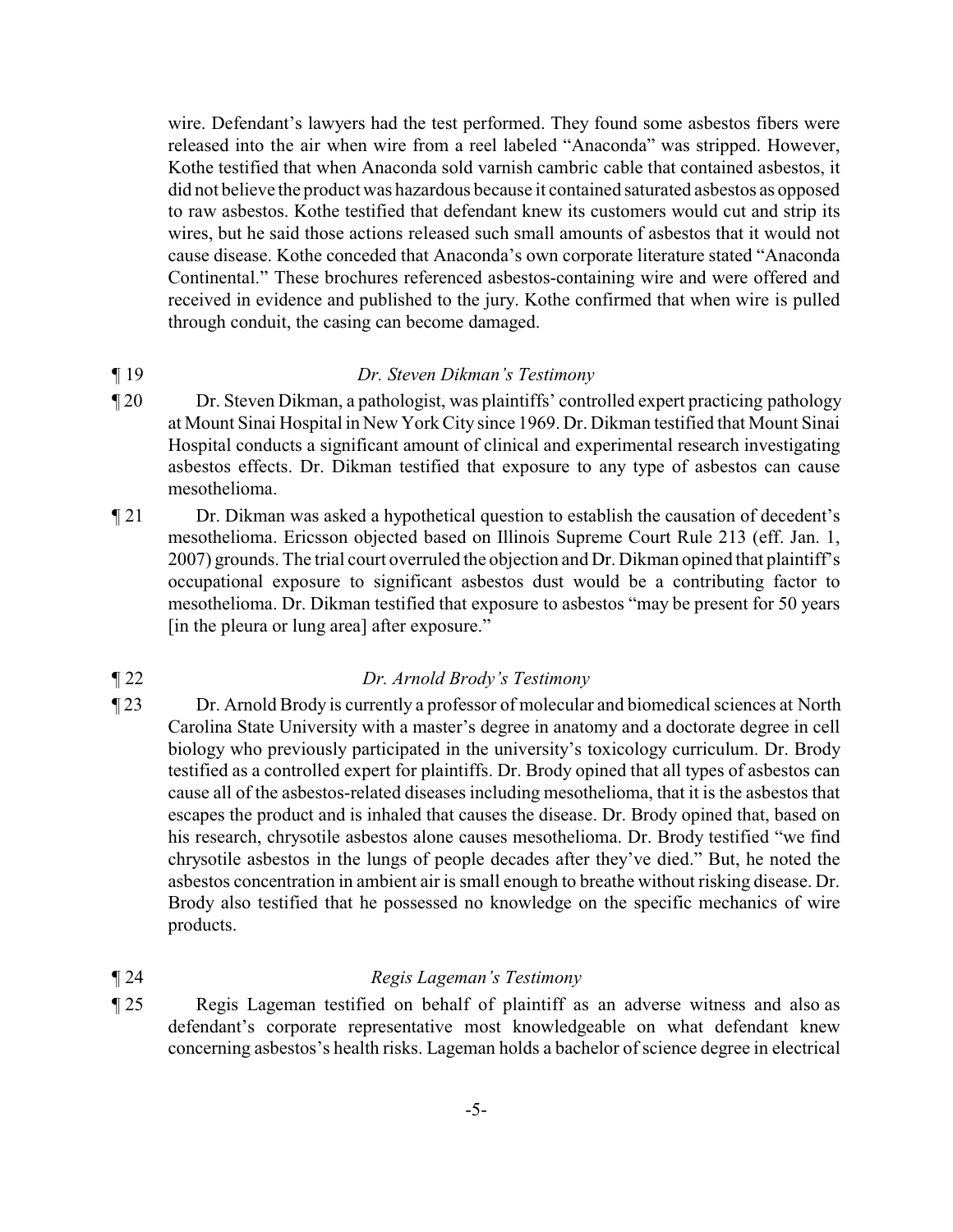engineering from Johns Hopkins University and worked closely with defendant's cable and wire as he transitioned through the positions of specifications engineer, product engineer, and senior process engineer at Continental from 1967 to 1977. Lageman testified that the defendant is the entity responsible for all prior Anaconda and Continental products. He verified Continental produced some asbestos-containing wire until 1984. He testified that asbestos-containing wires were labeled "asbestos; varnish Cambric asbestos-insulated wire" on the spools. But, Lageman testified that the wires had no warning labels, because the company believed no dangerous fibers were released when cutting or stripping the wire. He testified that the defendant waited until the 1990s to test its asbestos-containing wire, because the defendant had no evidence fibers were being released prior to the 1990s asbestos lawsuit against Ericsson.

¶ 26 Lageman testified that U.S. Steel was a "big customer" of defendant's soaking pit wire, which was partially composed of asbestos. Lageman testified that the majority of asbestos used was chrysotile asbestos and used for soaking pits in steel mills. Each spool of soaking pit wire would contain nearly a mile's length of wire. Lageman acknowledged that the wire and cable that the decedent described that he stripped would have contained asbestos, but based on the same description, it was not wire that was sold by defendant. He testified that the defendant did not presently have records indicating where defendant had sent its asbestos-containing wire and cable.

#### ¶ 27 OSHA Regulations

¶ 28 The defendant attempted to introduce into evidence the asbestos regulations of the Occupational Safety and Health Administration (OSHA), claiming OSHA regulations showed the asbestos-containing wire did not require a warning label because the fiber it foreseeably released fell within the permissible exposure limit. Plaintiffs objected and the trial court excluded this evidence, citing that OSHA regulations apply only to employeremployee relationships, and since the decedent was not defendant's employee, OSHA regulations were irrelevant.

#### ¶ 29 Closing Arguments

¶ 30 During closing arguments, plaintiffs asked the jury to award damages within the range of \$7 to \$14 million. Plaintiffs then said, "It's a total win for this corporation if you don't come back with a substantial verdict. It's an absolute win." Defendant objected. After sustaining the objection, the trial judge admonished the jury by saying, "What is a win or a loss I think is irrelevant. What is relevant is if you find that the defendant is liable then the plaintiffs are entitled to be fairly [compensated] for their losses. Who wins or loses is not the issue here."

#### ¶ 31 ANALYSIS

¶ 32 On appeal, defendant contends that the trial court erred in denying its posttrial motions for judgment notwithstanding the verdict or, alternatively, for a new trial because (1) the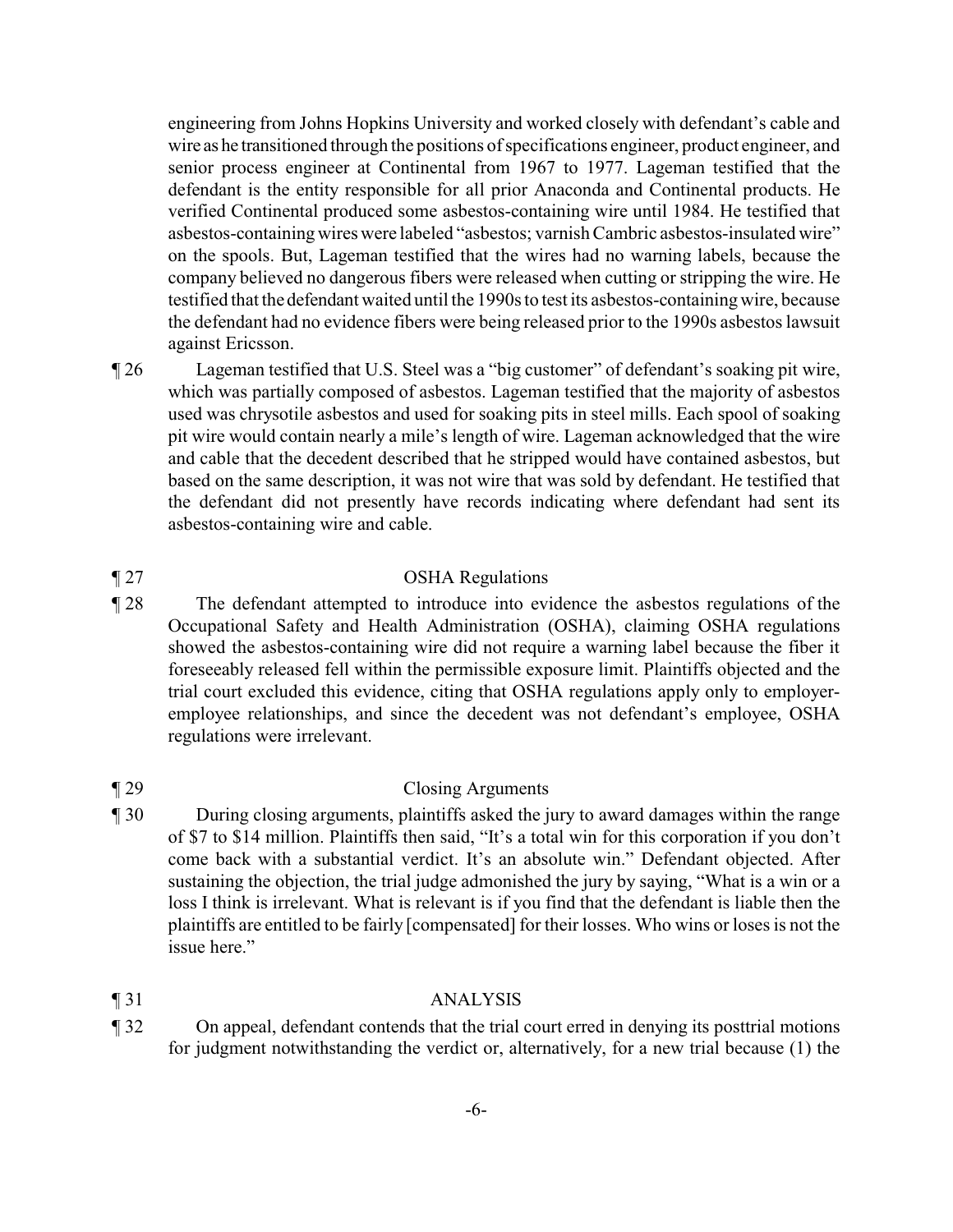evidence established that the cable and wire the decedent worked with lacked asbestos; (2) plaintiff failed to establish that defendant's cable and wire was the cause of decedent's mesothelioma; (3) defendant was prejudiced by the exclusion of OSHA regulations; (4) defendant was prejudiced and deprived of a fair trial by plaintiff's improper statements during closing arguments; and (5) the trial court erred by allowing plaintiff's controlled expert, Dr. Steven Dikman, to testify that defendant's cable and wire was a contributing cause of the decedent's mesothelioma when that testimony was not disclosed under Illinois Supreme Court Rule 213.

### ¶ 33 Judgment Nothwithstanding the Verdict

- ¶ 34 The defendant first argues that the trial court's judgment must be reversed and a judgment should be entered in favor of defendant notwithstanding the jury verdict, claiming (1) that there was no evidence that defendant's cable and wire contained asbestos; and (2) that there was no evidence that the cable and wire caused mesothelioma and decedent's death.
- ¶ 35 Judgments notwithstanding the verdict are proper only where all the evidence viewed most favorably to the opponent so overwhelmingly favors the movant that no contrary verdict could ever stand. *Maple v. Gustafson*, 151 Ill. 2d 445, 453 (1992). It is the province of the jury to resolve conflicts in the evidence, to pass upon the credibility of the witnesses and to decide what weight should be given to the witnesses' testimony. *Maple*, 151 Ill. 2d at 452. On review of a trial court's decision to deny a motion for a judgment notwithstanding the verdict, all of the evidence must be reviewed in a light most favorable to the opponent of the motion. *Thacker v. UNR Industries, Inc.*, 151 Ill. 2d 343, 353-54 (1992). A court does not weigh the evidence, nor is it concerned with the credibility of the witnesses; rather, it may only consider the evidence and any inferences therefrom, in the light most favorable to the party resisting the motion. *Mizowek v. De Franco*, 64 Ill. 2d 303, 309-10 (1976). A judgment notwithstanding the verdict is not appropriate if "reasonable minds might differ as to the inferences or conclusions to be drawn from the facts presented." *Pasquale v. Speed Products Engineering*, 166 Ill. 2d 337, 351 (1995).

¶ 36 In a cause of action for negligence or strict product liability arising from alleged exposure to asbestos, a plaintiff must prove that the defendant's asbestos was the cause in fact of the injury. *Thacker*, 151 Ill. 2d at 354. To prove causation in fact, the plaintiff must prove medical causation, *i.e.*, that exposure to asbestos caused the injury, and that it was the defendant's asbestos-containing product which caused the injury. *Thacker*, 151 Ill. 2d at 354.

- ¶ 37 To meet this burden, a plaintiff must show that the injured party was exposed to the defendant's asbestos through proof that "he regularly worked in an area where the defendant's asbestos was frequently used" and the injured party worked in sufficient proximity to this area so as to come into contact with the defendant's product. *Thacker*, 151 Ill. 2d at 359. This test is often referred to as the "frequency, regularity and proximity" or "substantial-factor" test.
- ¶ 38 This was a highly contested case and the jury verdict was based on who the jury believed was telling the truth. In the case at bar, the decedent testified that he worked with asbestos-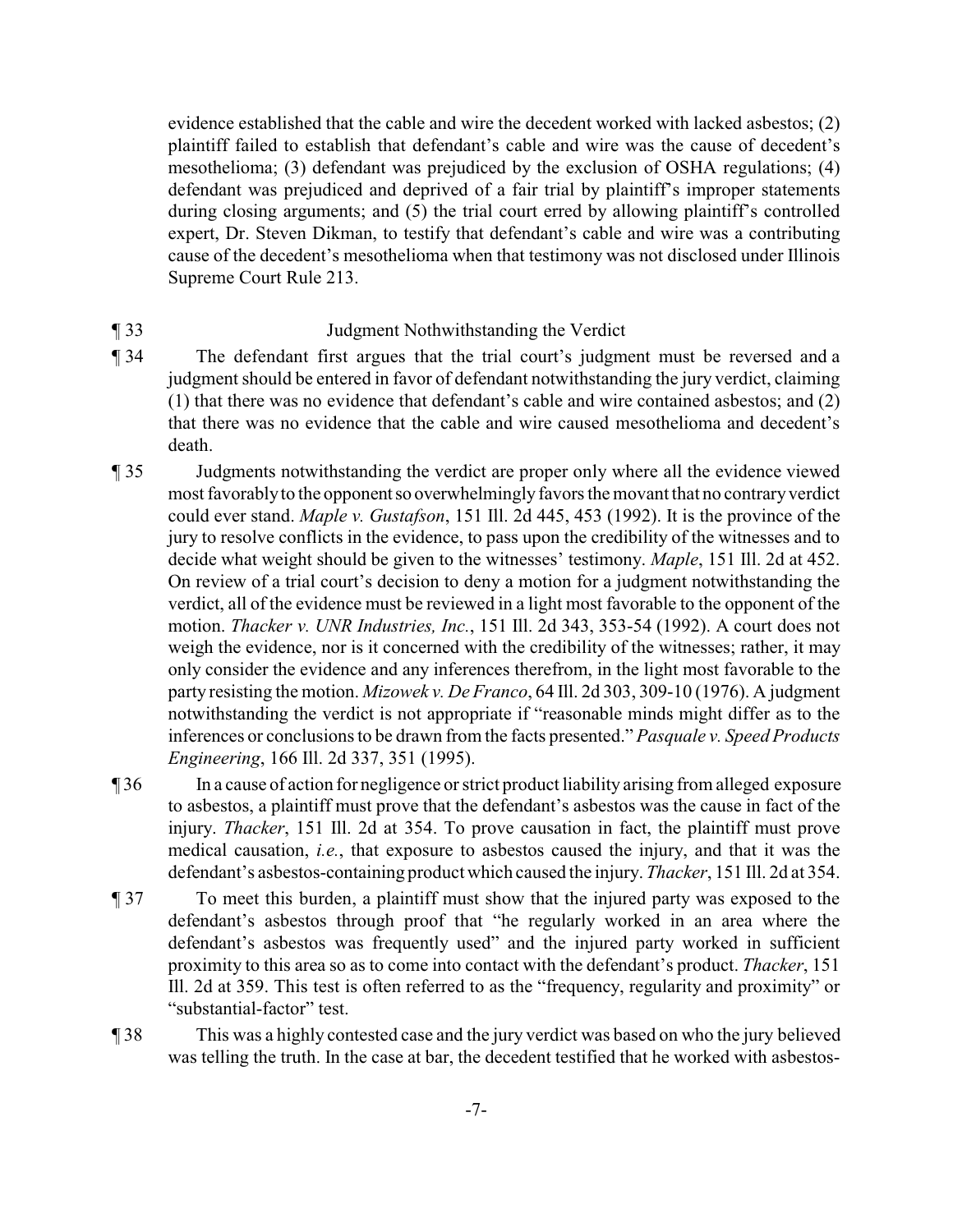containing Anaconda wire from 1955 to 1984 at U.S. Steel. He drove a boom truck for the electric shop and performed maintenance functions which included repairing industrial wire, replacing burnt cables, pulling wire cable in and out of pipe conduit and transporting scrap cable to the salvage yard. The decedent's duties involved the cutting and stripping of electrical wires and cables. The decedent testified that the cutting and stripping of the wire and cable produced asbestos dust that he disposed of using a coal shovel at the end of each work day.

- ¶ 39 The wire and cable used at U.S. Steel were originally manufactured and sold by Anaconda, which stopped producing cable containing asbestos in the 1950s. Anaconda acquired Continental in 1974 and Continental manufactured cable containing asbestos from 1946 to 1984. Defendant acquired Anaconda in 1980.
- ¶ 40 Erich Kothe, an engineer employed by Anaconda from 1951 to 1986, testified on behalf of plaintiff, as defendant's corporate representative, in a videotape deposition. Kothe helped develop Anaconda's wire and cable products. Kothe testified that the first test defendant conducted concerning asbestos dangers occurred in the 1990s as a result of an asbestos lawsuit filed against the defendant. Defendant's lawyers had the test performed. The test result showed that some asbestos fibers were released into the air when wire from a reel labeled "Anaconda" was stripped. However, Kothe testified that when Anaconda sold varnish cambric cable that contained asbestos, it did not believe the product was hazardous because it contained saturated asbestos as opposed to raw asbestos. Kothe testified that the defendant knew its customers would cut and strip its wires, but that those actions released such small amounts of asbestos that it would not cause disease. The defendant never contemplated that someone would use a shredding machine. Kothe conceded that Anaconda's own corporate literature stated "Anaconda Continental." These brochures referenced asbestos-containingwire and were offered and received in evidence and published to the jury.
- ¶ 41 Regis Lageman, defendant's other corporate representative, testified on behalf of the plaintiff as an adverse witness that Continental made asbestos-containing wire in the 1970s and shipped it to steel mills. He testified that the defendant "comb[ed] the felted asbestos onto the wire" from 1967 to 1984. The defendant purchased 4 to 5 tons of asbestos annually starting in 1967, which was gradually reduced to zero by 1984. The type of asbestos used was 80% to 95% long-fiber chrysotile asbestos, which was better for wire creation. Lageman acknowledged that Continental's catalogues listed U.S. Steel as a customer and claimed that "U.S. Steel was a big customer for soaking pit cable," and that "part of the insulation system and part of the jacket is asbestos." Soaking pit cable, which contained some asbestos, was sold to U.S. Steel until 1984. He testified the company's asbestos-coated wire would be labeled "asbestos; varnish cambric asbestos-insulated wire" on the spools.
- ¶ 42 Further, Lageman testified that the wires contained no warning labels because the defendant believed that no dangerous fibers were released when the wire was cut or stripped. He testified that the defendant waited until the 1990s to test its wires that contained asbestos because it had no evidence that fibers were being released until it was made a defendant in a lawsuit.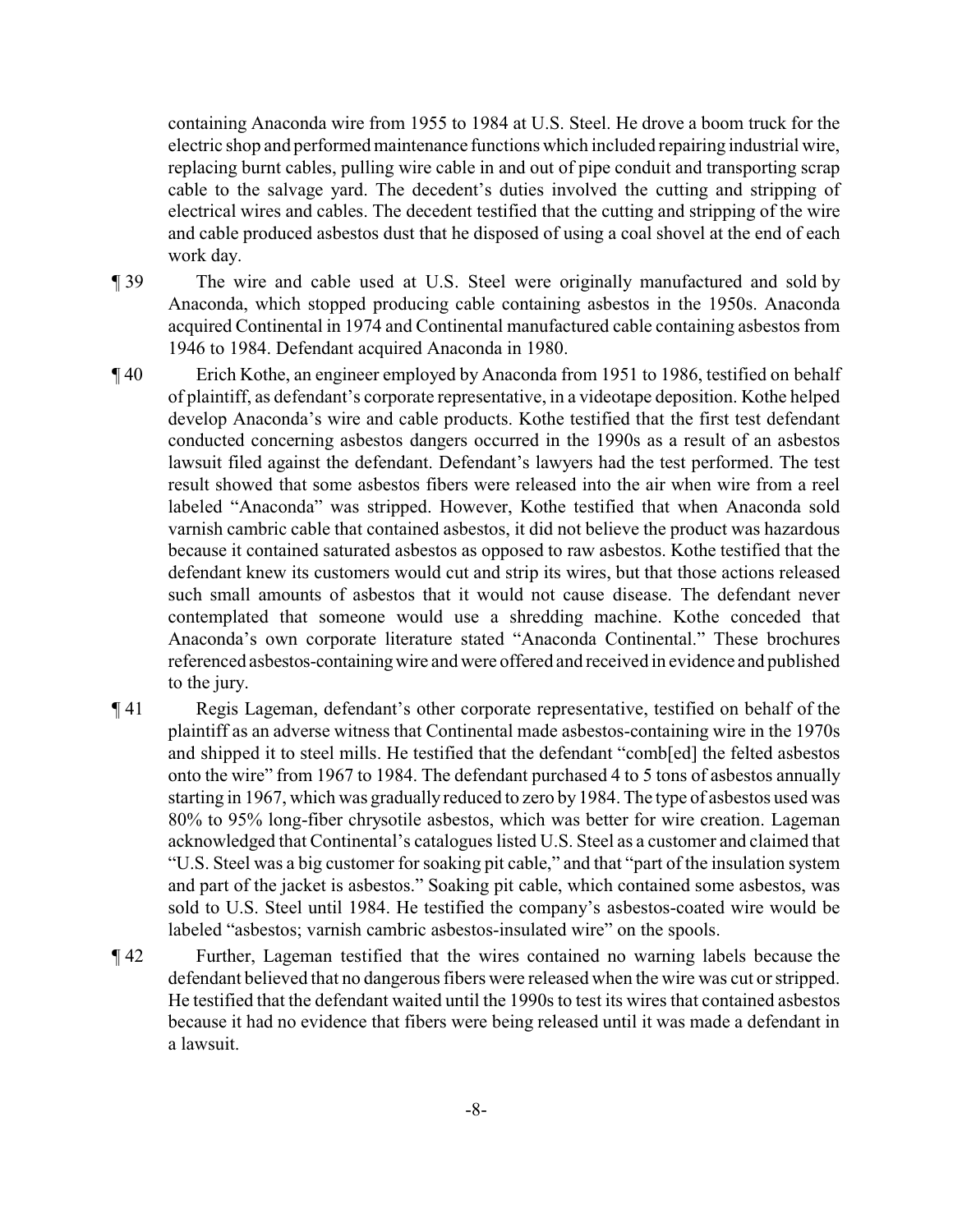¶ 43 The defendant, in its brief to this court, indicate that there was no evidence that the wire and cable shredded by the decedent and Scott contained asbestos and was sold to U.S. Steel by defendant. It based its argument on the following testimony of Lageman:

"Q. Mr. Lageman, did you read Mr. Campbell and Mr. Scott's depositions?

A. Yes, I have.

Q. And did you see their description of the cables that they worked with that they believed contained asbestos that would have been manufactured by Anaconda or Anaconda Continental?

A. Yes, I did review that in detail.

Q. Did they describe any Anaconda Continental wires or cables that would have ever had asbestos in their coverings?

A. Based on the descriptions that they gave in the depositions, there was no wire or cable that we've ever manufactured that I could have fit into that specification. There was a general indication of the wire but nothing specific enough for me to narrow down as to type.

Q. Did Continental or Anaconda Continental ever sell a cable that just had the name 'Anaconda' on the cable or the reel?

A. You're talking about the Anaconda Continental entity?

Q. Yes.

A. That just had Anaconda on it, no. The reels were not printed.

Q. So if Mr. Campbell identified an Anaconda-only cable, would that have been something that was manufactured by Continental or Anaconda Continental? \*\*\*

A. He indicated in his deposition that there was the word 'Anaconda' and sometimes the word 'asbestos' on a reel. At the Continental wire facility that became Anaconda which became Anaconda Ericsson, we did not surface print or paint a name on the reel because the reels were potentially reusable.

Q. And did Anaconda Continental ever sell any cable that just said 'Anaconda' on the reel?

A. No. That would have been incorrect. We were part of Anaconda, but we were the Anaconda Continental Division.

Q. And if Mr. Scott identified using Anaconda Continental cable in the 1960s, would that have been possible?

A. No. Anaconda Continental didn't exist as a legal entity until late 1973 or '74. Prior to that, we were actual competitors.

Q. You mentioned this a second ago, but did Anaconda Continental ever print the word 'asbestos' on its reels?

A. No. That wouldn't make sense. The reels were returnable and– \*\*\*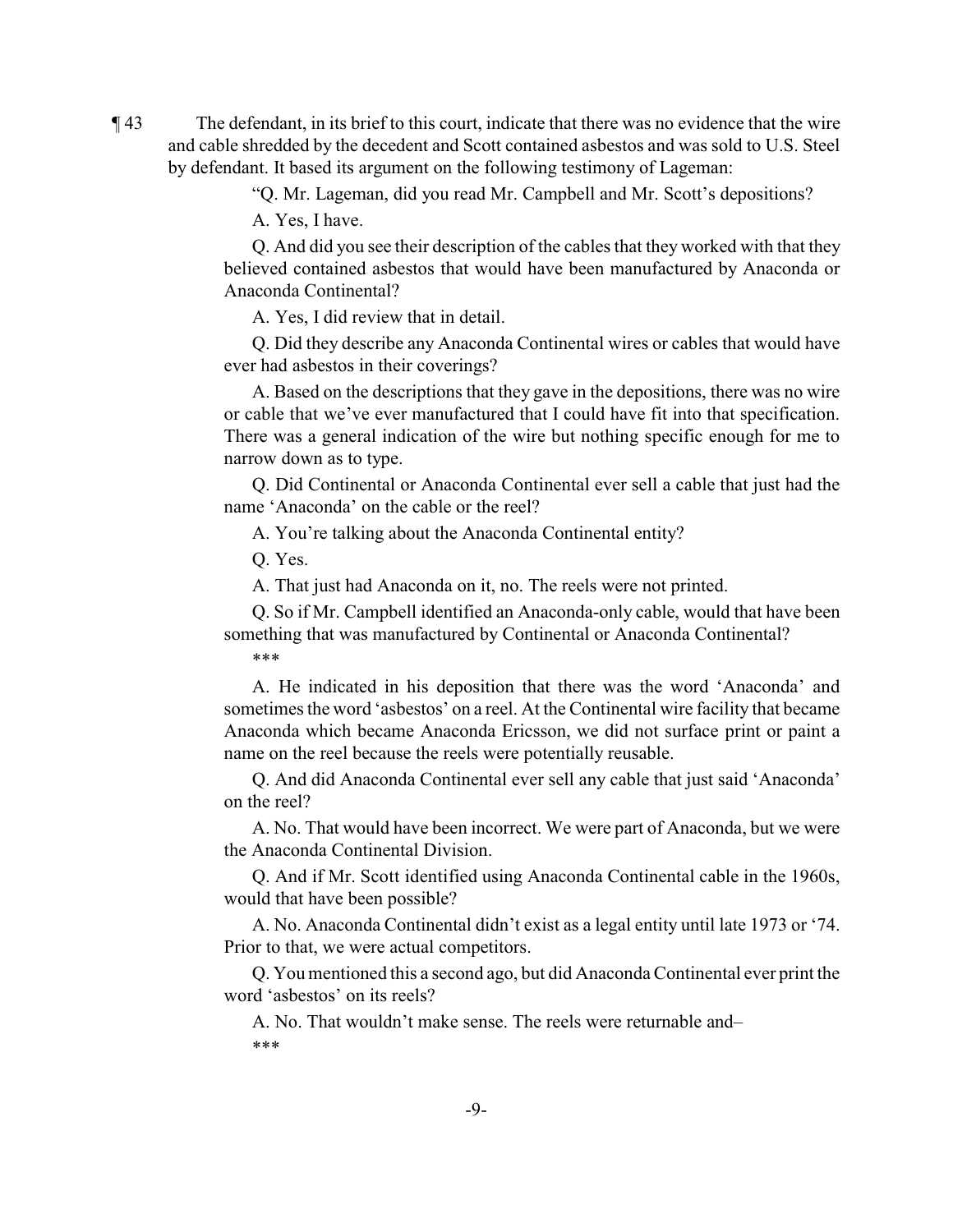Q. If Mr. Scott or Mr. Campbell saw the word 'asbestos' on a wire and cable reel, would that have been an Anaconda Continental reel?

A. We never printed the word 'asbestos' on any cable. \*\*\*

Q. How about on the reels?

A. The word 'asbestos' never appeared on the reels.

Q. Was Anaconda Continental able to print on the covering of a wire or cable that contained asbestos?

A. The short answer is no.

Q. All right, sir. If Mr. Scott or Mr. Campbell saw printing on a cable manufactured by Anaconda Continental, would the covering of that cable have contained asbestos?

A. No. At the time we're talking about manufacturing from '77 to '84, the asbestos cable was essentially braided so it was an uneven covering, and we weren't able to print on uneven coverings.

Q. Could you print on the smooth rubber or Neoprene coverings of the cables?

A. Yes. Any jacket that was smooth like rubber, Neoprene, PVC, we could print on with a print wheel.

Q. Did Anaconda Continental rubber or Neoprene, did it ever contain asbestos?

A. No, the compounds for the jacket did not."

Yet, Lageman acknowledged that the cable and wire the decedent described contained asbestos.

¶ 44 Raymond Scott, an electrician whose work duties involved handling wire and cable at U.S. Steel, beginning in the 1970s, essentially corroborated the decedent's testimony. Scott observed cable spools that read, "Asbestos Continental Cable Company." Scott testified that by stripping these cables dust was produced and that the workers who stripped these cables were exposed to this dust on a daily basis for years.

¶ 45 In viewing the evidence, defendant's argument that there was no evidence that any of the defendant's products used at U.S. Steel contained asbestos is without merit. Kothe, a corporate representative of defendant and the engineer primarily employed by Anaconda, a company the defendant purchased, verified the presence of asbestos on wire and cable, produced by Anaconda and later Continental, used at U.S. Steel. Regis Lageman, defendant's corporate representative, testified that Continental, a company acquired by defendant, manufactured wire and cable with asbestos. Defendant purchased 4 to 5 tons of asbestos annually starting in 1967, which was gradually reduced to zero by 1984 and defendant "comb[ed] the felted asbestos onto the wire" from 1967 to 1984. Lageman opined that from the testimony of the decedent and Scott, "there was no wire or cable that we've ever manufactured that I could have fit into that specification."

¶ 46 As a result, there was evidence that defendant's cable and wire contained asbestos during 1970 to 1984. The decedent and/or Scott described either Anaconda wire or Anaconda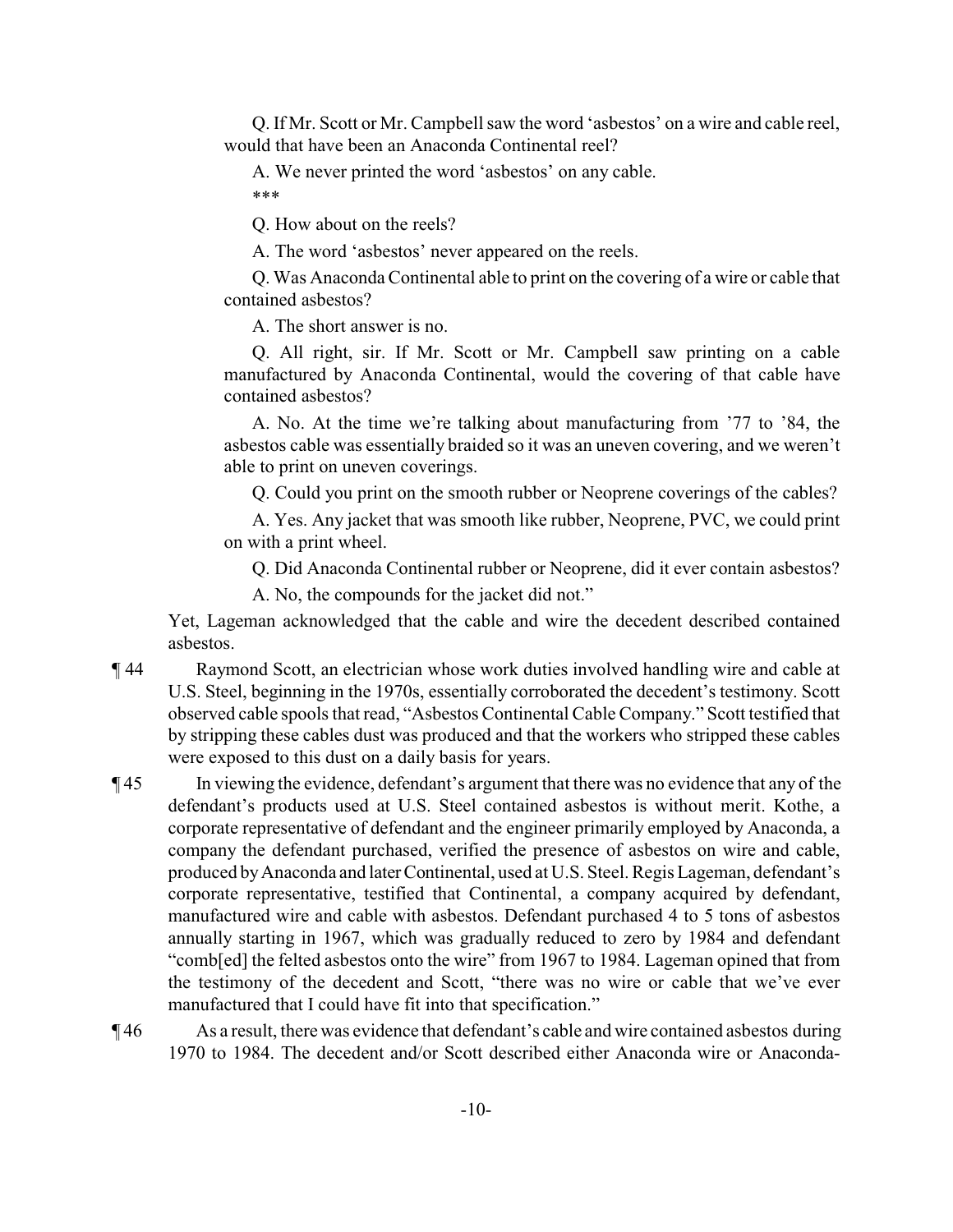Continental wire with the word "asbestos" on its reels. The decedent testified it was even on the cable and its jacket. Lageman and Kothe testified that defendant never place the word "asbestos" on its cable, jackets, or reels. The jury heard the evidence and passed upon the credibility of the witnesses and believed the plaintiff's witnesses over Lageman and Kothe. The defendant produced no records to substantiate its claim that the wire and cable sold to U.S. Steel during decedent's tenure did not contain asbestos. But, most importantly, the decedent's testimony illustrated that he was constantly replacing wire and cable at the plant. A reasonable jury could have found from the evidence that some of that wire probably was decades old in origin and manufactured by defendant's companies with asbestos and that the decedent was exposed to that process for years. The other issue for the jury was whether the asbestos in the wire and cable caused the decedent's mesothelioma and subsequent death. On this issue the evidence was also sufficient to support the jury's verdict.

- ¶ 47 Defendant claims that the plaintiffs could not prove causation because no witness testified as to the quantity of asbestos fibers released when the decedent stripped the wires and cables. However, defendant does not cite any authority which would require this type of testimony, and the exactitude of providing the quantity of asbestos fibers released could be an impossibility because the exact amount of wire or cable stripped in a day probably varied and the amount of asbestos released into the atmosphere would also vary. In addition, the decedent did his shredding in an enclosed shanty where he testified he had difficulty in breathing and that the dust from the shredding process attached to his clothing and hair. There did not appear to be much of an atmosphere for the dust to release into. When a proponent of any argument fails to offer supporting legal authority or "any reasoned argument," the proponent of the argument waives consideration of the argument. *Roiser v. Cascade Mountain, Inc.*, 367 Ill. App. 3d 559, 568 (2006).
- ¶ 48 It appears that defendant's theory in this case is that the quantity of asbestos fibers released from the stripped wires and cable produces a small amount of asbestos dust that could not cause mesothelioma. However, though the defendant has no burden to prove anything, there was no expert testimony presented that supported defendant's position. It was plaintiff's burden to introduce sufficient evidence to establish that defendant caused the mesothelioma. *Nolan v. Weil-McLain*, 233 Ill. 2d 416, 434 (2009).
- ¶ 49 The "substantial factor" test used to establish causation requires the defendant's conduct to be responsible for producing the plaintiff's injury. *Thacker*, 151 Ill. 2d at 355. As we previously explained, to determine if asbestos exposure is a substantial factor in causation, the "frequency, regularity and proximity" test may be used, which states that a plaintiff can show exposure to defendant's asbestos by proving that: (1) plaintiff "regularly worked in an area where the defendant's asbestos was frequently used"; and (2) the injured plaintiff worked "sufficiently close to this area so as to come into contact with the defendant's product." *Thacker*, 151 Ill. 2d at 359.
- ¶ 50 Because of the problems associated with proving one's present condition was caused by past exposure to a product, Illinois courts have not required a finding of the exact quantity of asbestos fibers a decedent was exposed to. *Thacker v. UNR Industries, Inc.*, 213 Ill. App. 3d 38, 40-41 (1991) (citing *Wehmeier v. UNR Industries*, Inc. 213 Ill. App. 3d 6 (1991)). Instead, the plaintiffs in asbestos cases must show "the frequency of the use of the product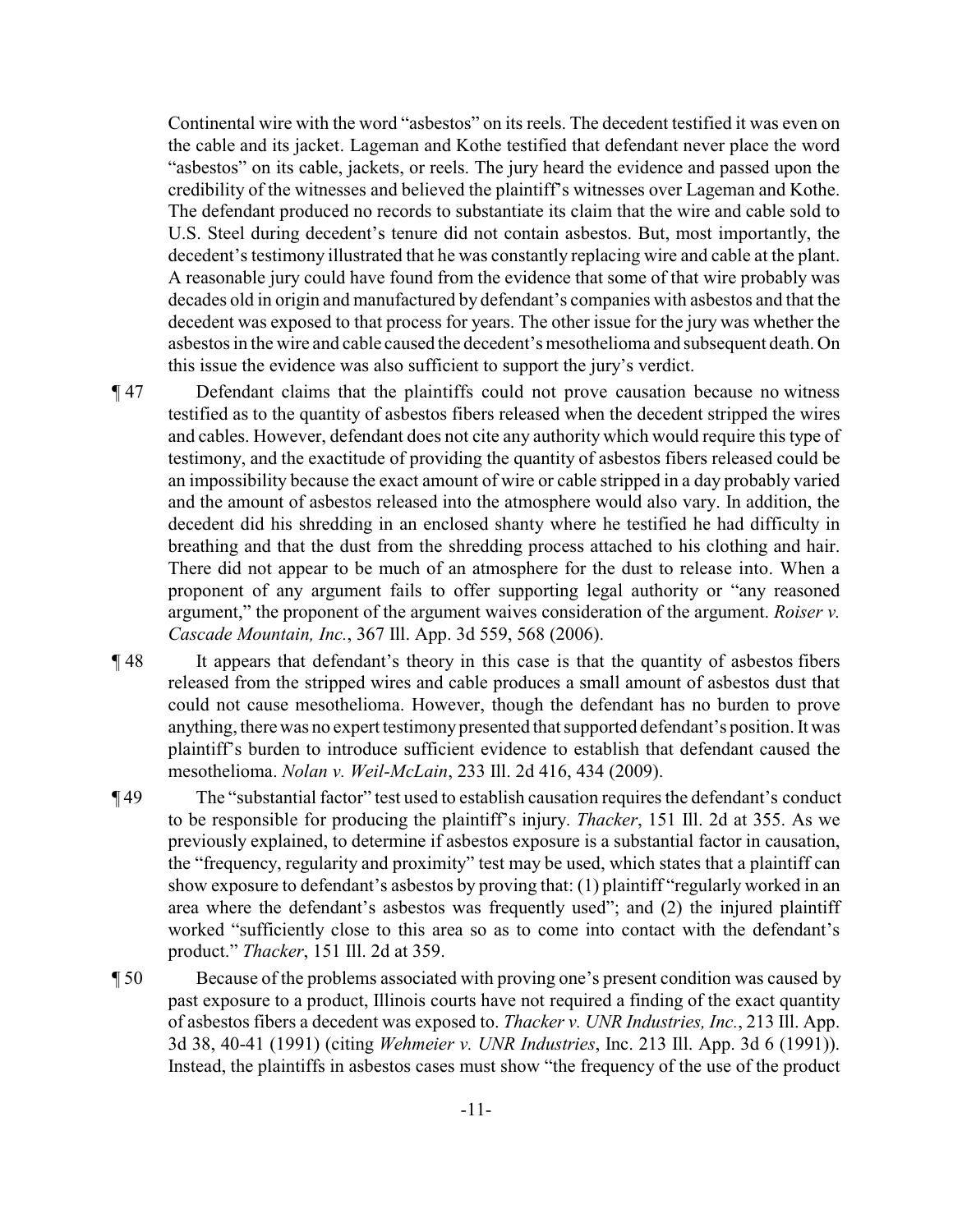and the regularity or extent of the plaintiff's employment in proximity thereto." (Internal quotation marks omitted.) *Wehmeier*, 213 Ill. App. 3d at 29.

¶ 51 In the case at bar, the decedent testified that he worked with Anaconda wire and cable containing asbestos from 1955 to 1984 at U.S. Steel. He was diagnosed with mesothelioma in March 2008. The decedent testified that he stripped cable every day and would take the scrap cable out to the salvage yard and use shredders to strip the cable. He would first shave off the insulation that covered the wires in the cable to save the copper core for salvage. His cable stripping work took place in a shantywhere the shreddingmachine was located. During the shredding process, the shanty became so dusty that he "couldn't breathe." The dust from the cable shredding would cover him from head to toe, and the dust attached onto his clothes and hair. In addition, the decedent testified that as part of his maintenance duties he would repair industrial wire, which involved stripping the wire and installing lug nuts and cleaning the end of the cable with a knife when the cable burned up, and again removing the insulation. These processes also created dust as well. When decedent pulled the wires and cable through conduit, dust was also created because debris would accumulate in the conduit and created dust when the cable was pulled. In addition, Kothe testified that in the pulling process the casings on the cable can be damaged. Dr. Dikman's testimony in a hypothetical question, which included the evidence most favorable to the plaintiff, produced sufficient evidence of causation. Dr. Dikman opined that the decedent's exposure to the asbestos wire and cable "would be a contributing factor, a cause." Dr. Dikman also testified that the exposure to asbestos can be found in the lung area 50 years after exposure. Dr. Brody confirmed that evidence of asbestos exposure can be found in dead people decades after their deaths. Asbestos exposure can take many years before the disease is diagnosed. The disease and the cause of death here are not disputed.

#### ¶ 52 Motion for a New Trial

- ¶ 53 Next, we must determine whether the trial court erred in denying defendant's motion for a new trial. "If the trial judge, in the exercise of his discretion, finds that the verdict is against the manifest weight of the evidence, he should grant a new trial; on the other hand, where there is sufficient evidence to support the verdict of the jury, it constitutes an abuse of discretion for the trial court to grant a motion for a new trial." *Maple*, 151 Ill. 2d at 456. A court's ruling on a motion for a new trial will not be reversed except in those instances where it is affirmatively shown that it clearly abused its discretion. *Maple*, 151 Ill. 2d at 455.
- ¶ 54 In determining whether the trial court abused its discretion, the reviewing court should consider whether the jury's verdict was supported by the evidence and whether the losing party was denied a fair trial. *Maple*, 151 Ill. 2d at 455. A verdict is contrary to the manifest weight of the evidence only when the opposite conclusion is clearly evident or the verdict is unreasonable, arbitrary, and not based on the evidence. *Bosco v. Janowitz*, 388 Ill. App. 3d 450 (2009). We have already discussed that the jury verdict was supported by the evidence and we cannot say that an opposite conclusion is clearly evident or that the verdict is unreasonable, arbitrary, and not based on the evidence. Therefore, we will consider whether any of defendant's claims of error entitles it to a new trial.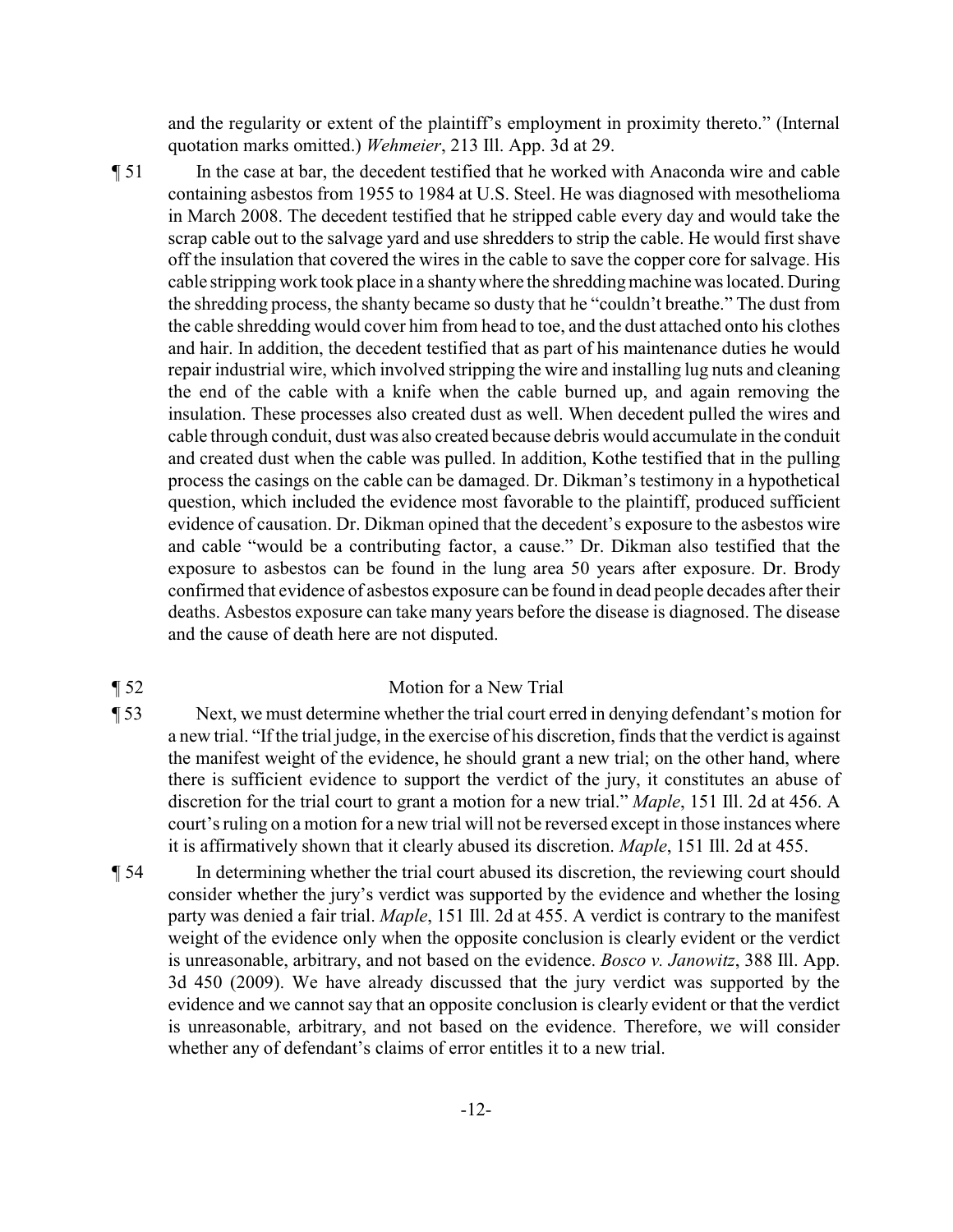- ¶ 55 In the case at bar, the trial court barred defendant from introducing evidence that the defendant was in compliance with OSHA regulations. The defendant indicated that it desired to call Dr. Victoria Argento, a professional engineer. The trial court barred defendant from showing that it complied with OSHA regulations finding such evidence applied only to employer-employee relationships and was thus irrelevant and immaterial. The defense advised the trial court that it would prepare a stipulation to be used as an offer of proof, but never presented the stipulation or an offer of proof in any other form. However, while the jury was deliberating, the defendant filed a motion *in limine* on the subject matter, and the trial court sustained plaintiff's objection to its timeliness.
- ¶ 56 Raymond Scott, the electrician, corroborated decedent's testimony that by stripping the cables, dust was produced and that the workers who stripped these cables were exposed to the dust on a daily basis.
- ¶ 57 Erich Kothe, the engineer employed by Anaconda, corroborated plaintiff's claim that asbestos fibers were released into the air when Anaconda wire was stripped. Regis Lageman, defendant's corporate representative, admitted that defendant is responsible for Anaconda's and Continental's wire that contained asbestos.
- ¶ 58 Plaintiff's retained expert, Dr. Steven Dikman, a pathologist, testified in a hypothetical question that since the decedent had worked around asbestos materials for many years that were manufactured by the defendant and had inhaled dust containing asbestos, defendant's products would have been a contributing cause of his mesothelioma and death.
- ¶ 59 In addition, plaintiff's second retained expert, Dr. Arnold Brody, who holds a Ph.D. in cell biology and is currently a professor of molecular and biomedical sciences, opined that all types of asbestos, including chrysotile asbestos, cause mesothelioma. Dr. Brody rejected defendant's claim that people cannot breathe in chrysotile asbestos, the type used in defendant's products, as "nonsense." Defendant presented no expert witnesses.
- ¶ 60 There was more than sufficient evidence for the jury to find that the decedent was exposed to defendant's cable and wire containing asbestos and that the asbestos fumes he was exposed to was a cause of his mesothelioma and death.

## ¶ 61 OSHA Regulations

- ¶ 62 On appeal, defendant claims that the trial court abused its discretion by excluding evidence of OSHA's asbestos regulation and as a result Ericsson was prejudiced by its inability to use the regulation to show that any fiber released was within permissible exposure limits.
- ¶ 63 When a motion *in limine* is granted or when an objection is sustained barring the use of intended evidence, "the key to saving for review an error in the exclusion of evidence is an adequate offer of proof in the trial court." *Snelson v. Kamm*, 204 Ill. 2d 1, 23 (2003). An offer of proof informs the trial court, opposing counsel, and the reviewing court of the nature and substance of the evidence sought to be introduced*. K4 Enterprises, Inc. v. Grater, Inc.*, 394 Ill. App. 3d 307 (2009).
- ¶ 64 As an initial matter, since defendant did not present an offer of proof or to what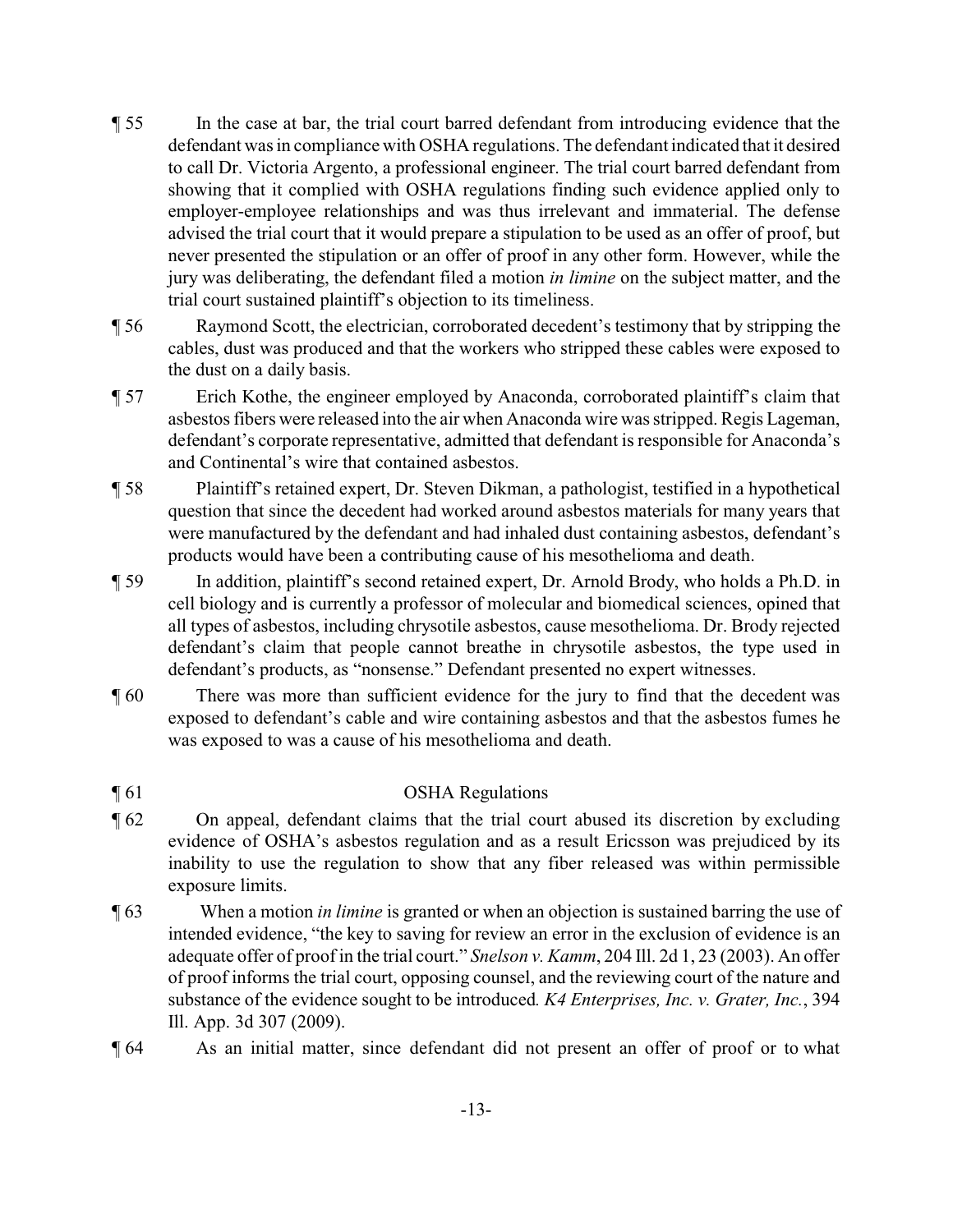regulations it wanted to offer, it waived the issue. However, it tells us in its brief what it intended to offer and if that had been preserved our decision would still be to affirm the trial court on this issue.

- ¶ 65 The trial court has sound discretion when determining the admissibility of evidence, and its decision will not be overturned on appeal absent a clear abuse of discretion. *Sobczak v. Flaska*, 302 Ill. App. 3d 916, 929 (1998). "A trial court abuses its discretion only when no reasonable person would agree with its decision." *Simich v. Edgewater Beach Apartments Corp*., 368 Ill. App. 3d 394, 411 (2006) (citing *Dawdy v. Union Pacific R.R. Co.*, 207 Ill. 2d 167, 177 (2003)).
- ¶ 66 Defendant claims that OSHA's asbestos regulation applies to manufacturers and therefore, the trial court erred in finding that it applies only to the employer-employee relationship. However, defendant cites no case law that identifies instances where the OSHA asbestos regulation was applied to a manufacturer.<sup>2</sup> Conversely, the plaintiffs cite cases from several other jurisdictions that held manufacturers, who are not employees, are not regulated under OSHA. See *Merritt v. Bethleham Steel Corp.*, 875 F.2d 603 (7th Cir. 1989); *Jeter v. St. Regis Paper Co.*, 507 F.2d 973 (5th Cir. 1975); *Johnson v. Koppers Co.*, 524 F. Supp. 1182 (N.D. Ohio 1981); *Cochran v. International Harvester Co.*, 408 F. Supp. 598 (W.D. Ky. 1975).
- ¶ 67 Moreover, OSHA's asbestos regulation under 29 C.F.R. § 1910.1001 (2009) references only the duties that an employer has to his employee, not the duties of a manufacturer. For example, section 1910.1001(c) states that the "employer shall ensure that no employee is expose to an airborne concentration of asbestos in excess of 0.1 fiber per cubic centimeter of air." 29 C.F.R. § 1910.1001(c). "Employers who are manufacturers" are discussed in the OSHA asbestos regulation; however, section 1910.1001(j)(5) clarifies that employers who are manufacturers of asbestos products must comply with OSHA's hazard communication standard at section 1910.1200(g) as opposed to the OSHA asbestos regulation that Ericsson sought to admit into evidence.
- ¶ 68 Under 29 C.F.R. §§ 910.2(c) through (d) (2010), OSHA defines employer as "a person engaged in a business affecting commerce who has employees" and employee as "an employee of an employer who is employed in a business of his employer which affects commerce." Since decedent worked for U.S. Steel, it would be considered the decedent's employer, not defendant. Therefore, the OSHA asbestos regulations would speak only to the relationship between U.S. Steel and the decedent.
- ¶ 69 Since the OSHA asbestos regulations do not apply to defendant, evidence of the regulations is irrelevant, and therefore, its exclusion was proper and not prejudicial to the defendant. We cannot say that no reasonable person would agree with the trial court.

 $2$ The cases cited by defendant speak to manufacturer negligence generally, but do not pertain to OSHA specifically. *Gelsumino v. E.W. Bliss Co.*, 10 Ill. App. 3d 604 (1973); *Moren v. Samuel L. Langston Co.*, 96 Ill. App. 2d 133 (1969).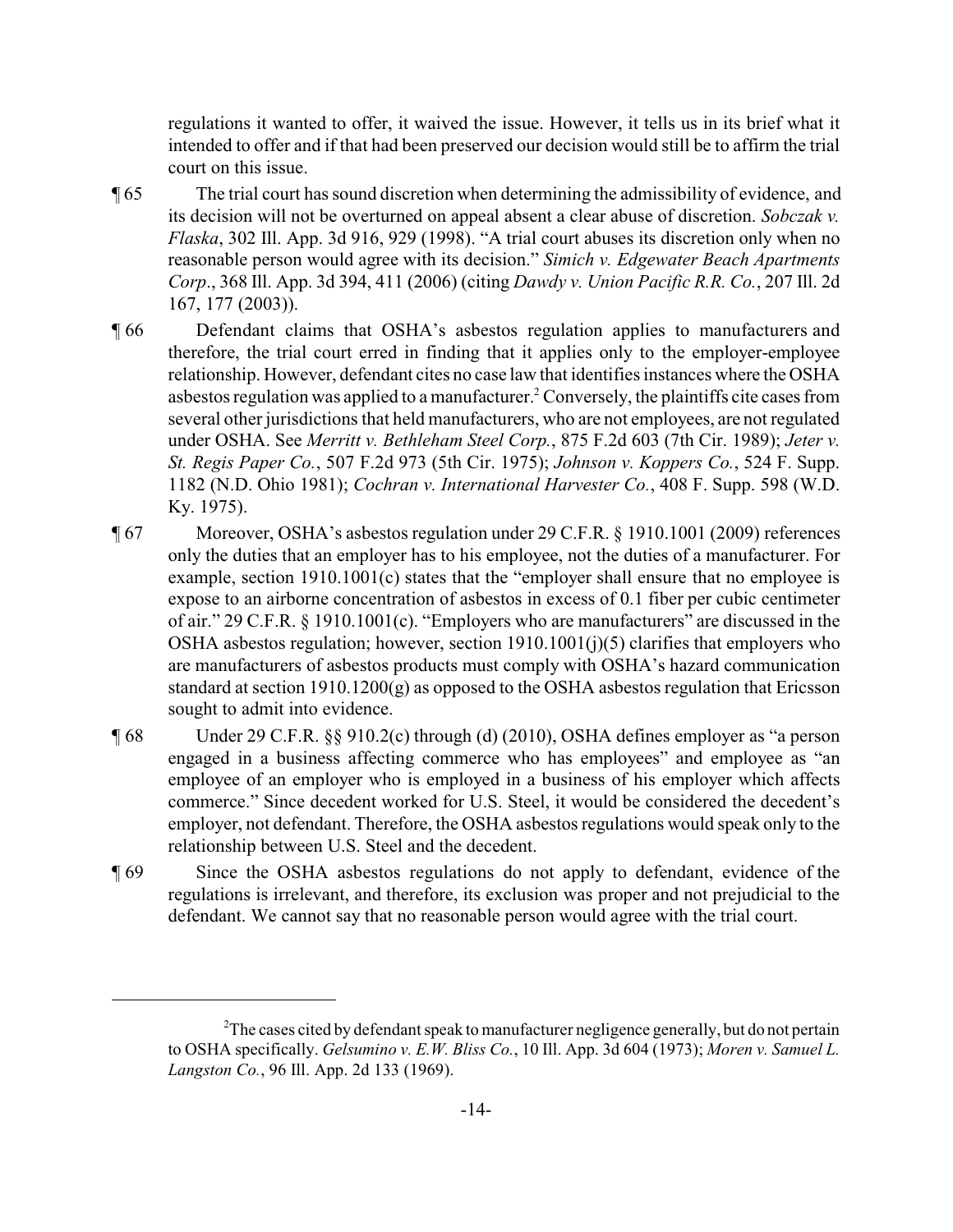## ¶ 70 Improper Closing Argument

- ¶ 71 On appeal, defendant claims that the trial court erred in failing to grant a new trial, because plaintiffs improperly referenced defendant's corporate wealth in closing arguments. Specifically, after plaintiffs asked the jury to award damages within the range of \$7 to \$14 million, plaintiffs said, "It's a total win for this corporation if you don't come back with a substantial verdict. It's an absolute win."
- ¶ 72 Attorneys are afforded wide latitude during closing argument and may comment and argue on the evidence and any inference that may be fairly drawn from that evidence.
- ¶ 73 Improper comments by counsel constitute reversible error only where the comments are so prejudicial as to deprive the other party of the right to a fair trial. Issues concerning the prejudicial effect of comments made during closing argument arewithin the sound discretion of the trial court, and determinations regarding such issues will not be reversed absent a clear abuse of discretion.
- ¶ 74 In determining whether there has been an abuse of discretion we may not substitute our judgment for that of the trial court, or even determine whether the trial court exercised its discretion wisely. *Chakos v. Illinois State Toll Highway Authority*, 169 Ill. App. 3d 1018, 1029 (1988).
- ¶ 75 Improper closing arguments require reversal only when the comments resulted in substantial prejudice to the opposing party. *Ramirez v. City of Chicago*, 318 Ill. App. 3d 18, 26 (2000). However, generally, when an improper statement is made, if "the trial court sustains a timely objection and instructs the jury to disregard the improper comment, the court sufficiently cures any prejudice." *Willaby v. Bendersky*, 383 Ill. App. 3d 853, 862 (2008).
- ¶ 76 Accordingly, the trial judge's timely response here to the plaintiffs' closing statement effectively cured any prejudicial effect it may have generated. Following defendant's immediate objection, the trial judge sustained the objection and admonished the jury by saying, "What is a win or a loss I think is irrelevant. What is relevant is if you find that the defendant is liable then the plaintiffs are entitled to be fairly [compensated] for their losses." In immediately instructing the jury to disregard plaintiffs' improper statement, the trial court took the necessary steps to ensure defendant a fair trial. Therefore, the trial court was within its discretion to deny defendant's motion for a new trial on the ground of an improper closing statement, because any prejudicial effect from the improper statement was cured.

## ¶ 77 Illinois Supreme Court Rule 213 Disclosure

- ¶ 78 On appeal, defendant claims that the trial court erred by failing to exclude Dr. Dikman's testimony when his Rule 213 disclosure did not indicate he would testify that plaintiff's exposure to the asbestos in Ericsson's wires and cables was a cause that contributed to the decedent's mesothelioma. Defendant claimed Dr. Dikman's Rule 213 written disclosure did not give adequate notice of his testimony because it did not contain anymention or show any understanding of wire and cable.
- ¶ 79 The admission of evidence pursuant to Rule 213 is within the sound discretion of the trial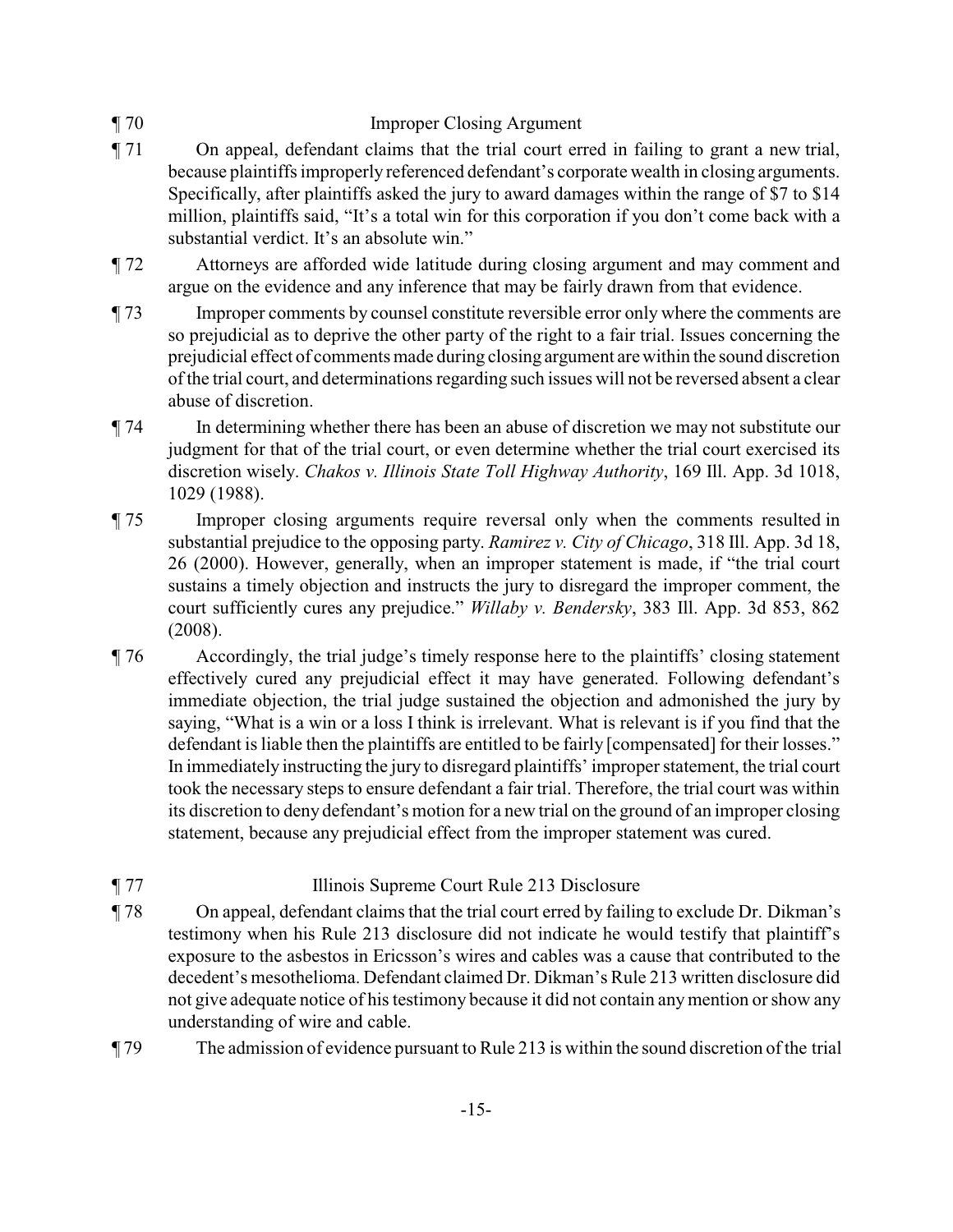court and the court's ruling will not be disturbed absent an abuse of discretion. *Sullivan v. Edward Hospital*, 209 Ill. 2d 100, 109 (2004). Rule 213 disclosure requirements are mandatory and subject to strict compliance by the parties. *Sullivan*, 209 Ill. 2d at 109.

- ¶ 80 However, the failure to comply with Rule 213 does not automatically require the exclusion of the noncomplying party's witnesses or testimony. Our supreme court has held that in determining whether the exclusion of a witness or testimony is a proper sanction for nondisclosure, the court "must consider" the following factors: (1) the surprise to the adverse party; (2) the prejudicial effect of the testimony; (3) the nature of the testimony; (4) the diligence of the adverse party; (5) the timely objection to the testimony; and (6) the good faith of the party calling the witness. *Sullivan*, 209 Ill. 2d at 110.
- ¶ 81 First, we must determine whether there was a violation of Rule 213. Dr. Dikman's deposition was not taken by defendant in this case and defendant had the right to take his deposition to determine all of his opinions.<sup>3</sup> However, plaintiff filed a Rule 213(f) written disclosure which stated in part:

"Dr. Dikman is expected to testify by hypothetical question as to concepts such as latency and injury and causation.

\* \* \*

\* \* \*

Dr. Dikman is further expected to be able to testify concerning the circumstances under which exposure to asbestos may be associated with mesothelioma, and will testify concerning the results of his own experiences, the medical and scientific literature, and existing epidemiologic studies concerning associations between exposure to asbestos and the mortality and/or incidence of some forms of cancer.

Dr. Dikman is also expected to testify as to the specific requirements necessary for an exposure to be considered a 'substantial contributing factor.' Dr. Dikman will also testify as to hypothetical exposures based on the history of the plaintiff's exposure to asbestos and the potential of those exposures to cause [mesothelioma. The hypothetical questions will be based upon the product identification deposition and evidentiary deposition of plaintiff, as well as answers to interrogatories of defendants for asbestos-containing products."

¶ 82 Defendant claimed a Rule 213 violation after Dr. Dikman was asked the following question:

> "Q. Doctor, I want to ask you this question. Dr. Dikman, the Jury has heard the testimony of Mr. Richard Campbell. Iwant you to assume that Mr. Campbell worked with industrial-size Anaconda and Continental asbestos-containing wire and cable starting in 1974 and going through into 1984 while at U.S. Steel. I want you to further assume that Mr. Campbell and others in close proximity to him performed the following activities, cut this wire and cable, skimmed this wire and cable to make connections, and fed this wire and cable through a stripping machine which created

<sup>&</sup>lt;sup>3</sup>Dr. Dikman's deposition was taken in the Scott case.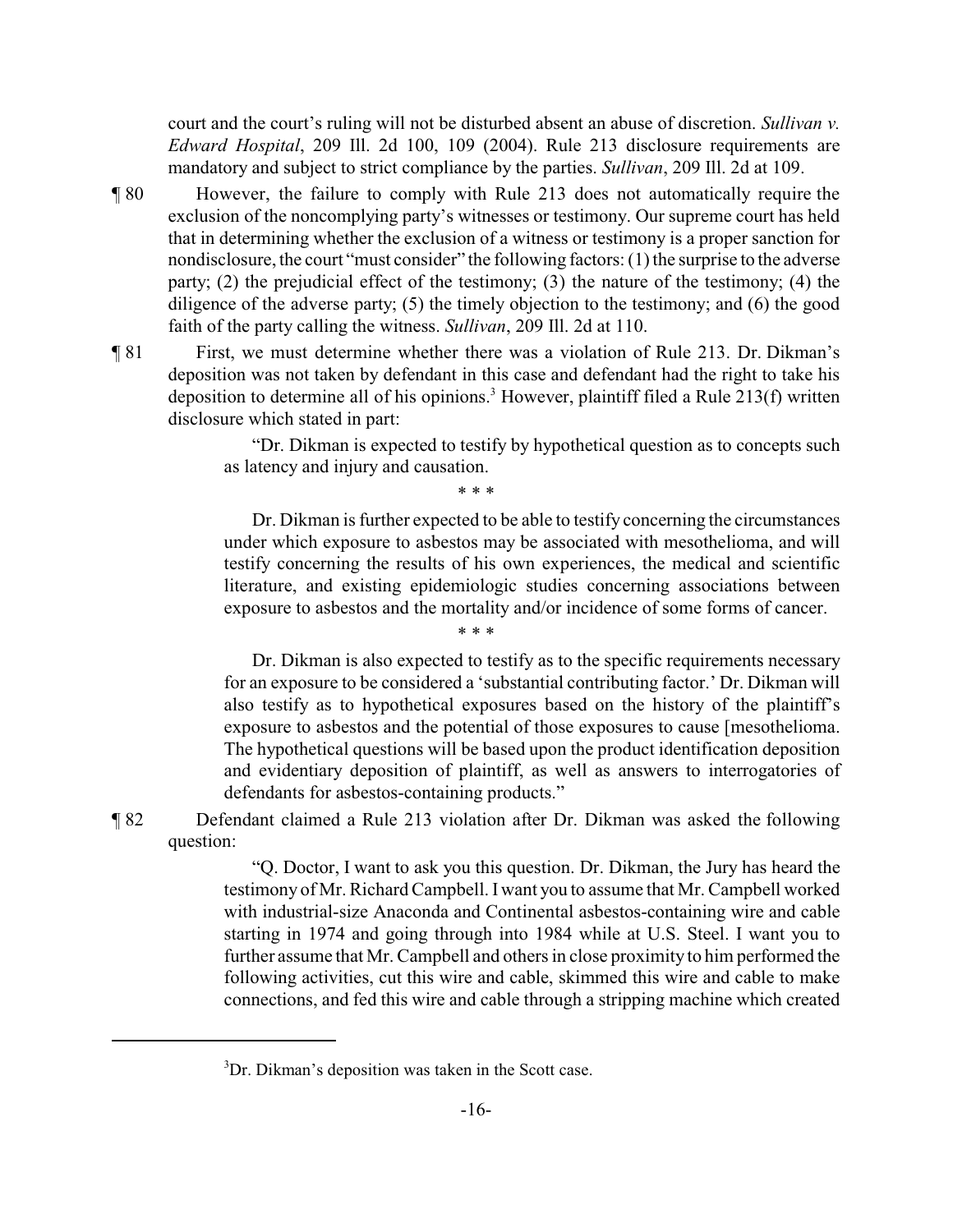visible dust which was swept up. [He] and others in close proximity to him performed all of these activities on a regular and continuous and frequent basis. Dr. Dikman, I want you to further assume that based on Ericsson corporation's sworn interrogatoryanswers, corporate representative testimony, Ericsson's documents, and Ericsson's corporate admissions that there is asbestos-containing wire released as asbestos fibers when cut and stripped. I further want you to assume that this process created dust that he saw with his own eyes, that the dust got on his clothes, in his hair, and in his car, that he breathed that dust into his lungs on a regular and continuous and frequent basis for many years.

Doctor, based on your medical training, scientific, and medical experience and research, in particular your training and experience with asbestos-related diseases, do you have anyexpert opinion regardingwhetherMr. RichardCampbell's occupational exposure to the Anaconda and Continental wire and cable was a cause that contributed to his mesothelioma in addition to other occupational asbestos exposures?

DEFENSE COUNSEL: Your Honor, objection, foundation, improper hypothetical, and Rule 213.

THE COURT: Sidebar. I'm sorry. Before we do that, foundation and relevancy? Did we discuss the 213 aspect–

DEFENSE COUNSEL: We did, your Honor.

THE COURT: –or are you raising that for the first time right now?

DEFENSE COUNSEL: It's not being raised for the first time.

THE COURT: Pardon?

DEFENSE COUNSEL: I'm raising it, your Honor, yes, but–

THE COURT: Did we discuss that last week?

DEFENSE COUNSEL: We did discuss I think Rule 213.

THE COURT: And I ruled on it. Then I'll overrule your objection at this time based upon my rulings on Motions in Laminae [*sic*]; that means motions that were heard before the commencement of the trial. You may answer, Doctor.

WITNESS: Yes, that exposure would be a contributing factor, a cause."

¶ 83 At the time of defendant's motion *in limine* to bar Dr. Dikman's testimony, defendant made the following objection after plaintiff started the hypothetical question at issue here.

> "DEFENSE COUNSEL: Yes, your honor, we have an objection based upon 213. We do not think that we were adequately disclosed of the opinions, the factual basis for the opinions, and the conclusions of Dr. Dikman in the Scott and Campbell cases. So yes, we have an objection as we have disclosed a number of times before."

¶ 84 The crux of defendant's objection was the use of the words, "exposure to Anaconda wire and cable was a contributing cause of [plaintiff's] disease."

¶ 85 We believe that plaintiff's written disclosure adequately disclosed what Dr. Dikman answered in the hypothetical question. The exact words that were used in the question and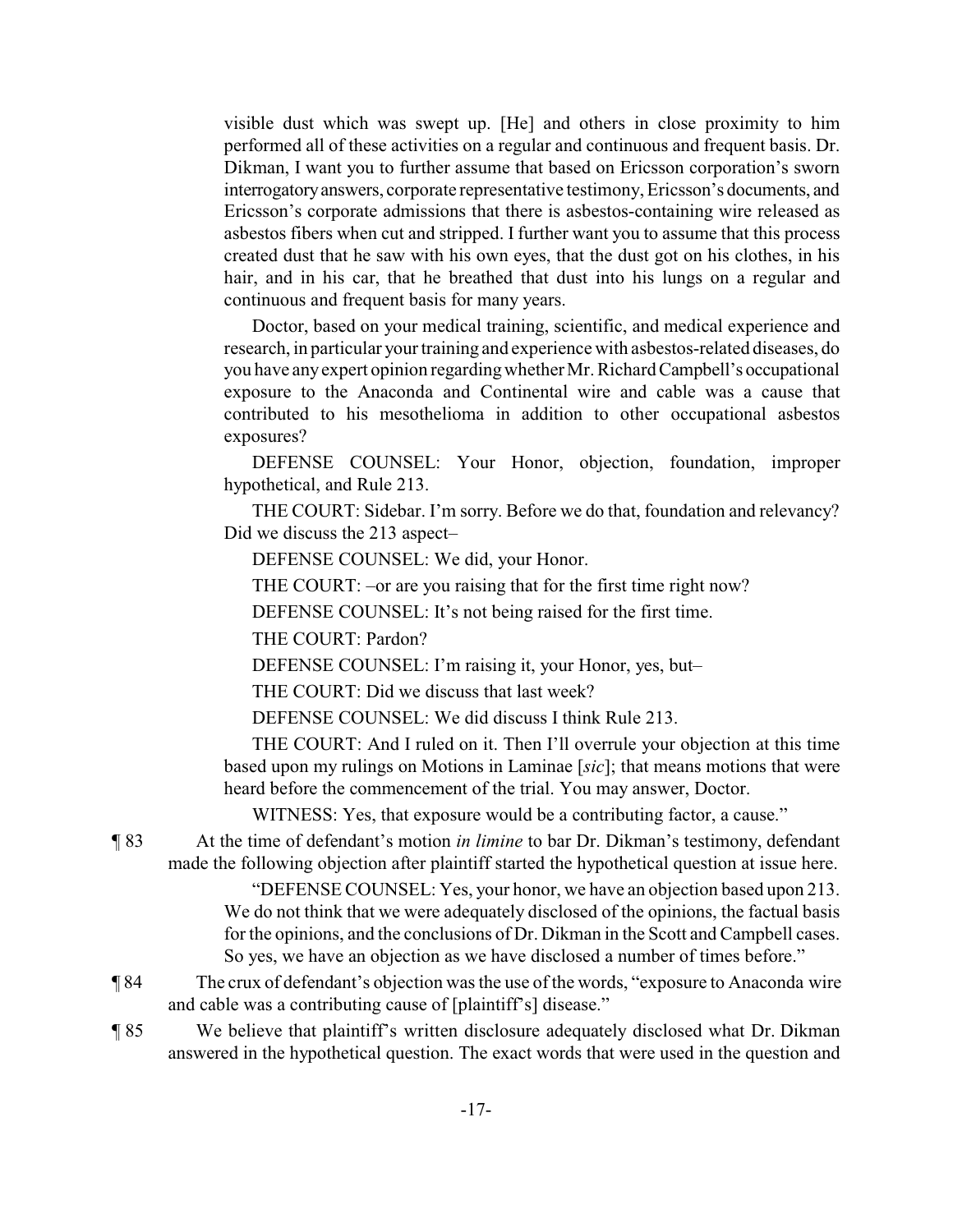answer need not be specifically set out in a written disclosure when the subject matter is adequately disclosed in written discovery. Defendant chose not to take the doctor's deposition when it had the right to do so to discover with exactitude what he was going to say.

- ¶ 86 However, even if we found a Rule 213 violation, we would still find that the trial court did not abuse its discretion in overruling defendant's objection by utilizing the six *Sullivan* factors.
- ¶ 87 First, there was no surprise to defendant. It had Dr. Dikman's Rule 213(f) written disclosure that indicated that the witness would testify to a hypothetical question to determine causation. It knew that a proper hypothetical question had to be based on the evidence and that plaintiff's evidence disclosed decedent's exposure to cable and wire manufactured by defendant for a long period of time that contained asbestos. It knew that the witness had opined that all types of asbestos cause mesothelioma. It took Dr. Dikman's deposition in the Scott case, which was a similar case, and was well aware of his opinions. Defendant knew that Dr. Dikman had traveled throughout the country testifying in asbestos cases for plaintiffs and finding causation in similar cases.
- ¶ 88 Second, Dr. Dikman's testimony was not a surprise and therefore not prejudicial to defendant as the witness was disclosed as a controlled expert who would render a positive opinion on causation from a hypothetical question. It further knew from the hearing on its motion *in limine* to bar, before the trial, the scope of the question that plaintiff was going to ask and made no attempt to obtain testimony from a controlled expert on its own behalf to counter Dr. Dikman's testimony. In addition, it knew the trial court was going to allow the hypothetical question prior to trial, when its motion *in limine* was denied.
- ¶ 89 Third, defendant knew that Dr. Dikman was a controlled expert who would opine on the asbestos or effects of asbestos and its causation to plaintiff's mesothelioma. The fact that the written disclosure did not use the words "wire and cable" was not a substantial deviation from what was given to defendant in the disclosure.
- ¶ 90 Fourth, there was a lack of diligence on the part of defendant in not taking Dr. Dikman's deposition and in not obtaining its own controlled expert to counter his opinions. Fifth, the objection by the defendant was timely, and sixth, we cannot say that the party calling the witness was not in good faith, as all of the facts indicate good faith.
- ¶ 91 We cannot find that the trial court abused its discretion in denying defendant's motion *in limine* and later in overruling defendant's objection to the hypothetical question asked to Dr. Dikman.

## ¶ 92 CONCLUSION

¶ 93 The trial court properly denied defendant's motion for judgment notwithstanding the verdict or, in the alternative, for a new trial. The OSHA regulations were properly excluded, any improper statements during closing arguments were cured by the trial court and no prejudice resulted, and plaintiff did not violate Illinois Supreme Court Rule 213.